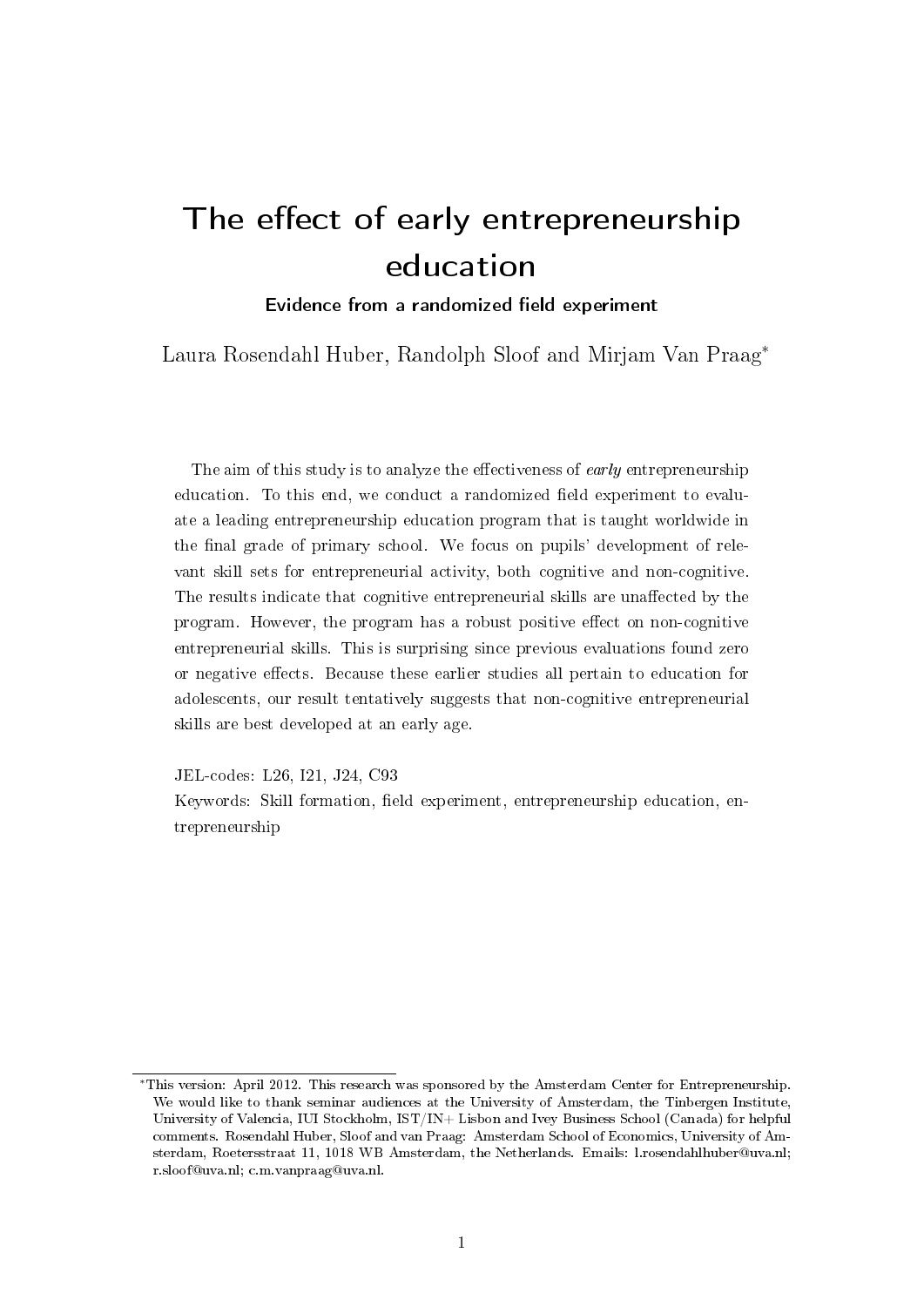## 1 Introduction

In the past decade policy makers and - more cautiously - economists have labeled entrepreneurship as one of the key factors to increase economic growth and innovation. In the wake of this development entrepreneurship education programs are proliferating all over the world, as these are considered a way of fostering successful entrepreneurial activity. The mission of these programs, ranging from primary schools to universities, is usually threefold. The first aim is to develop knowledge and a variety of cognitive and non-cognitive entrepreneurial skills.<sup>1</sup> Especially non-cognitive skills, such as persistence, creativity and pro-activity, are increasingly relevant determinants of labor market outcomes in general (Heckman et al., 2000; Gensowski et al., 2011), not just for entrepreneurs. The second aim of most programs is to (possibly selectively) increase awareness of entrepreneurship as a possible career opportunity. Finally, the programs provide pupils and students with the opportunity to assess whether entrepreneurship is a suitable occupation for them. Achieving this set of objectives should ultimately result in an increase of successful entrepreneurial activity and a reduction of the costs associated with unsuccessful start-ups (EU, 2006). Thus, a relevant research question is whether entrepreneurship education programs are effective in reaching their stated goals.

In recent years a number of evaluation studies have addressed this question. All of these measure the effectiveness of entrepreneurship programs aimed at adolescents in secondary or higher education and most of them focus on the impact on entrepreneurial intentions only. The results obtained are mixed. Some studies find positive effects on entrepreneurial intentions (Peterman and Kennedy, 2003; Souitaris et al., 2007), while others find no or even a negative effect (Oosterbeek et al., 2010; von Graevenitz et al., 2010).<sup>2</sup> Part of the explanation for the mixed findings might be that the two studies finding a positive effect are based on non-random assignment; self-selection may then lead to an upwardly biased estimate of the program's impact. Only Oosterbeek et al. (2010) measure the impact on the development of entrepreneurial competencies, besides intentions. They find insignificant effects for a student mini-company program that is part of the international 'Young Enterprise' program offered by the Junior Achievement Worldwide network.<sup>3</sup>

A potential explanation for the non-positive outcomes established in this small literature based on studies of programs in secondary and higher education is provided by Cunha and Heckman (2007)'s model of the technology of skill formation. This model emphasizes the importance of early investment in both cognitive and non-cognitive skills. An investment

<sup>&</sup>lt;sup>1</sup>Unger et al. (2011) have shown that task related human capital is important for entrepreneurial success.  $^2$ von Graevenitz et al. (2010) develop a formal Bayesian updating model to explain the mixed findings on entrepreneurial intentions and predict that program participation causes a sorting effect among students with dierent entrepreneurial abilities. Those students who discover to be less suitable for becoming an entrepreneur will have lower intentions after the program than those who receive positive signals during the course. They find empirical support for their sorting prediction.

 $3$ Recent studies by Karlan and Valdivia (2011) and Fairlie et al. (2012), using randomized experimental designs, report mixed results on the impact of entrepreneurship training for entrepreneurs. Karlan and Valdivia (2011) find positive effects on business knowledge. However, neither of the studies finds an (positive) impact of entrepreneurship training on business outcomes.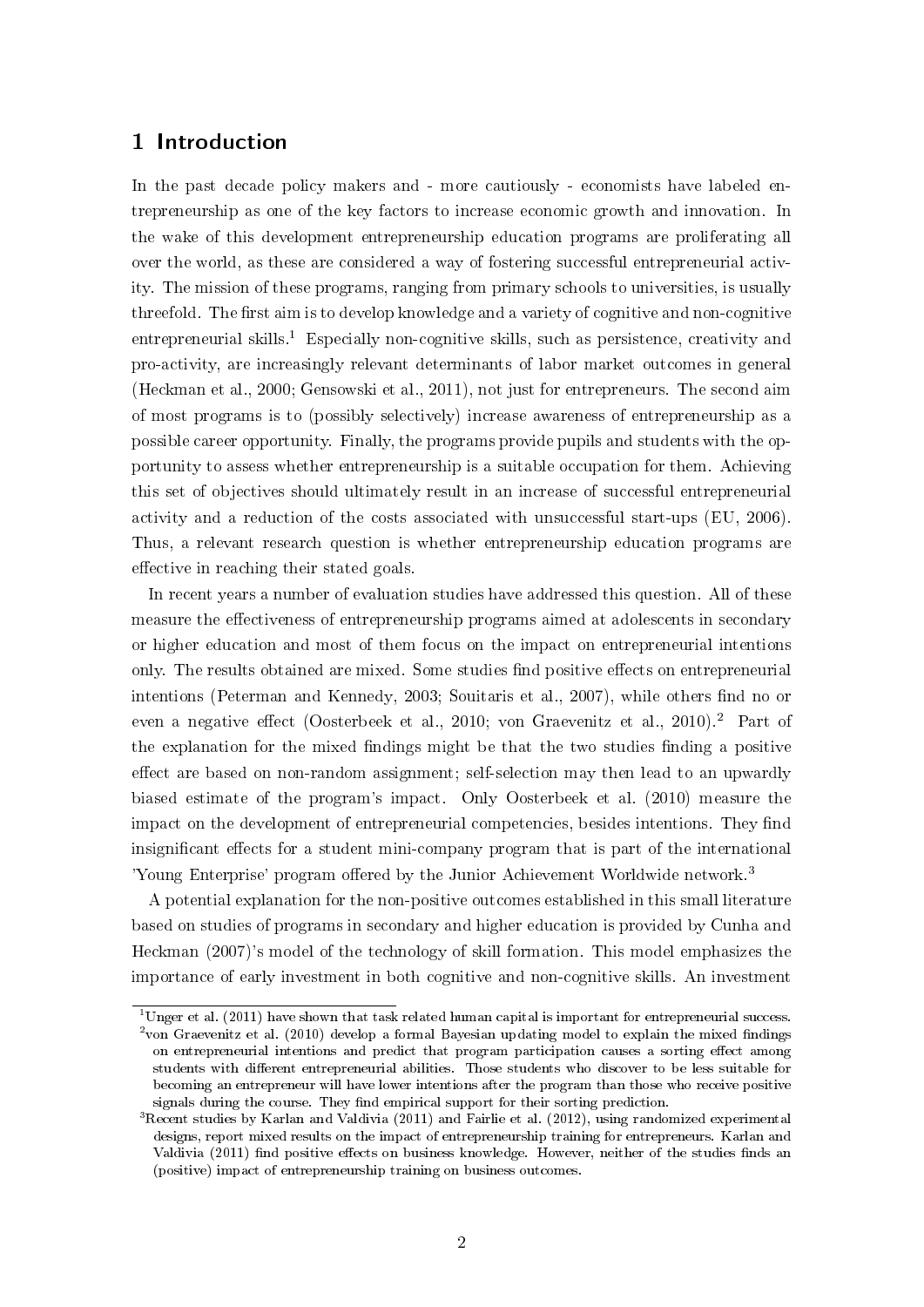in skills not only has a direct impact on the current stock of skills; it also produces higher skill levels in subsequent periods by boosting current skills (self-productivity of skills) and makes investments later in life more productive (dynamic complementarity). Investments in entrepreneurial skills (only) at the age of around 20 might thus be too late.

Estimates of Cunha and Heckman (2007)'s model have been produced by Cunha and Heckman (2008) and Cunha et al. (2010), both using the Children of the National Longitudinal Survey of Youth from 1979. The first assumes a linear technology and finds that investments affect cognitive skills more at younger ages (6-8 years old) than at older ages  $(9 \text{ to } 13)$ . Investments in non-cognitive skills are most effective in middle childhood  $(9 \text{ to } 11 \text{ years old})$ . Cunha et al.  $(2010)$  estimate a non-linear technology and find that self-productivity becomes stronger when children get older. This also holds for the complementarity between cognitive skills and investment. Yet for non-cognitive skills dynamic complementarity slightly decreases with children's age. Together these findings suggest that it is somewhat easier to remediate lower skill levels by later investments for noncognitive than for cognitive skills. The optimal timing of investment in skills is not easily determined though, as it depends on the returns to early relative to late investment, the outcome being targeted, and the costs of remediating the forgone early investments later in life.

Pfeiffer and Reuss (2008) use a simulation model calibrated to German data to get an idea of the financial returns to investments in skills over the life cycle that the Cunha and Heckman (2007) model may imply. Consistent with the predictions by Knudsen et al. (2006) and Borghans et al. (2008), self-productivity and direct complementarity are assumed to differ between cognitive and non-cognitive skills. In early childhood these are higher for cognitive skills, but from late childhood (10-11 years old) onwards this is the other way around. As a result, investments in cognitive skills are relatively more important during the pre-school years, whereas the school years play an important role in the development of non-cognitive skills. Because the positive complementarities decrease over time, the analysis of Pfeiffer and Reuss (2008) also suggests that additional investments in pre-school and primary school yield higher returns than investment impulses in secondary or tertiary education. Obviously, these (potential) benets of self-productivity and complementarity only turn up if early investment has an immediate impact on the stock of skills in the first place. It is the latter question that we address with our field experiment.

In this paper we evaluate the *direct* (short term) effect of early entrepreneurship education on the development of cognitive and non-cognitive entrepreneurial skills and entrepreneurial intentions. We report the results from a randomized field experiment using BizWorld, one of the leading, internationally renowned entrepreneurship education programs for primary schools. BizWorld aims to teach children aged 11-12 the basics of business and entrepreneurship and to promote teamwork and leadership in the classroom through an experiential learning program that takes five days (within a time span of  $2-4$ weeks). Our sample consists of 63 different primary schools  $(118 \text{ classes}, 2,751 \text{ pupils})$  in the western part of the Netherlands that voluntarily signed up for the BizWorld program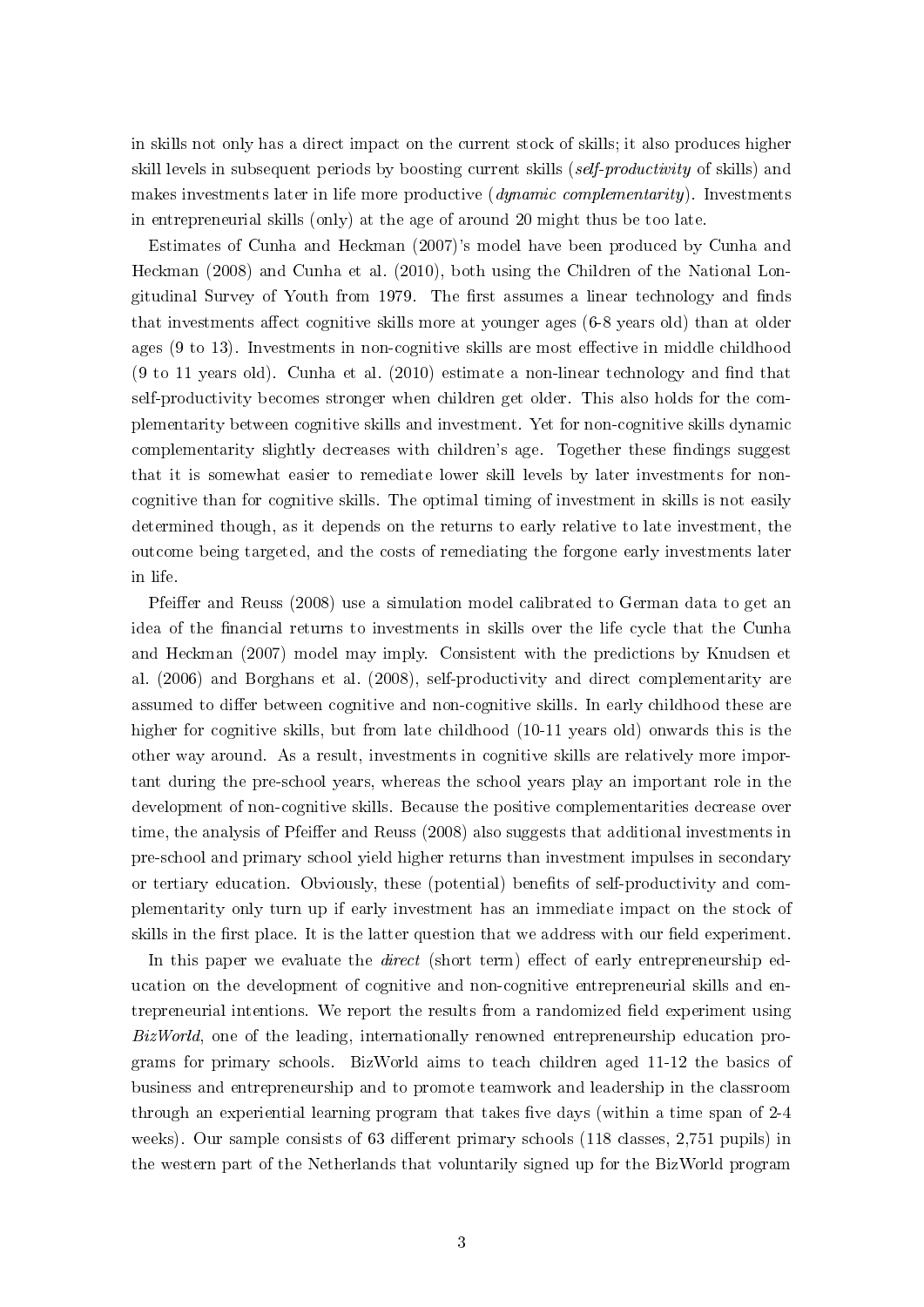in 2010 and/or 2011. We were at liberty to randomly assign these schools and classes to either the treatment or the control group. In both treatment and control we used a pre-test-post-test design, allowing an (unbiased) difference-in-differences estimate of the net treatment effect.

Our findings indicate that the BizWorld program has a significantly positive effect on non-cognitive entrepreneurial skills. On average, the skill levels in the treatment group increase to a larger extent than in the control group for all nine skills tested. The results are significant for seven skills. Self-reported scores on (constructs of) Self-Efficacy, Need for Achievement, Risk Taking, Persistence, Analyzing, Pro-activity and Creativity all increase signicantly more in the treatment group than in the control group. Compared to the results found by Oosterbeek et al. (2010), this tentatively suggests that it might be more efficient to invest in the development of entrepreneurial skills of children rather than of adolescents. On top of the larger immediate (short term) impact that we measure, the empirical literature on the technology of skill formation inspired by Cunha and Heckman  $(2007)$  suggests that early investments may also have positive spill-over effects to later periods (which we cannot measure).

For cognitive entrepreneurial skills, i.e., entrepreneurship knowledge, we do not find a signicant impact of the program. Our results also indicate that, if anything, the program has a negative effect on the entrepreneurial intentions of children.

Our study's contribution is based on three dening characteristics. To the best of our knowledge this is the first study to look at the effects of entrepreneurship education on children (aged 11 or 12) in primary school. All existing studies concern adolescents. Moreover, unlike most previous studies we focus on the development of both cognitive and non-cognitive entrepreneurial skills. By conducting a randomized field experiment, we are able to estimate the unbiased (short term) effect of early entrepreneurship education on these skills.

The remainder of this paper is structured as follows. In Section 2 we describe the entrepreneurship education program and its context. The research design is described in Section 3. Section 4 reports the empirical findings. In Section 5 we summarize and conclude.

## 2 Program and context

The entrepreneurship education program evaluated in this study is called BizWorld. It is worldwide one of the leading entrepreneurship education programs for primary schools.<sup>4</sup> The program originated in the United States in the late 1990's and over 350.000 children from 84 countries have participated since then.

The duration of the program is five days in a period of  $2-4$  weeks. The lessons, all five with a practical orientation, lead the participating pupils through a firm's business cycle

<sup>&</sup>lt;sup>4</sup>A similar international program is the 'Young Enterprise' program offered by the Junior Achievement Worldwide network.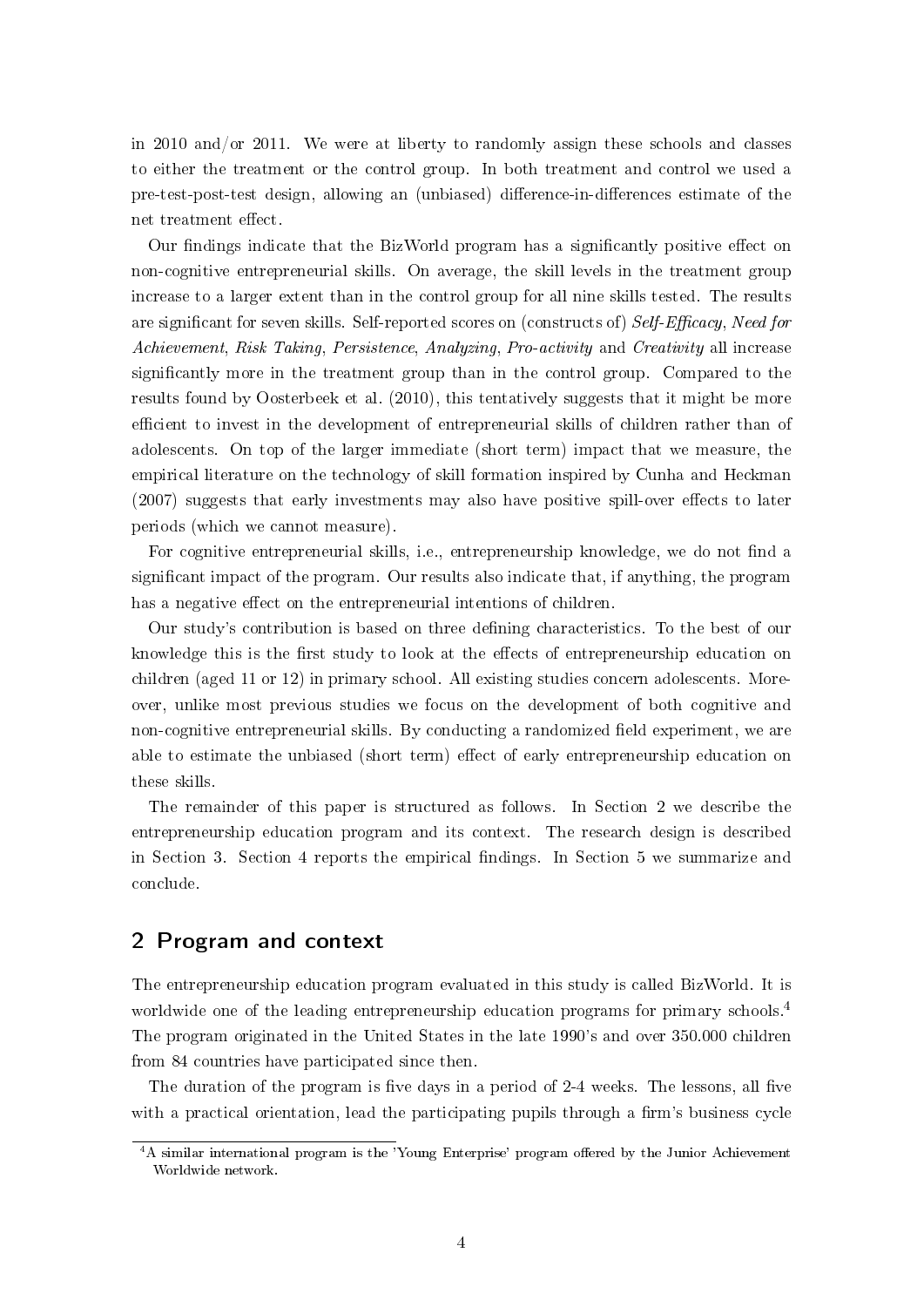



from start-up to liquidation. Only the first day starts with a theoretical introduction on entrepreneurship. At the start of the practical part on the first day, the teacher divides the class into teams of five or six children. Each child then writes an application letter applying for his/her preferred role within their team. The positions to be fullled are: General Manager (CEO), Finance Director (CFO), Director of Product Design, Director of Manufacturing, Marketing Director, and Sales Director. The teacher matches the candidates to positions based on their knowledge of the child, the child's application letter and the job descriptions provided in the course guidelines. Team members fulfill their specific roles besides working (and learning) together as a team.

On the second day, each team has to think of a company name, officially register their company with the "Chamber of Commerce", formulate a business plan and present this to a "venture capitalist".<sup>5</sup> Companies sell stocks -where stock prices are determined based on the assessed quality of the business plan- to raise funding to cover the costs of the design and production process. The game's currency is 'BizEuros' instead of actual Euros.

The third day is devoted to design, procurement and production. The available raw materials for sale (see Figure 1) are most suitable for producing friendship bracelets, although bookmarks or key or phone cords are alternative possibilities. Production is prepared intensively because production time is limited (to one hour). After having calculated production costs, including salaries, raw materials and rent, the companies determine the sales price.

The fourth day is used for preparing the marketing campaign, which consists of a poster, the store presentation and a "commercial" (i.e., a two minute stage play). On this day, the products are also sold to the children in the grade below, usually at an organized fair. The buyers all have a fixed amount of BizEuro's to spend. Before the sale starts, each team is given the opportunity to present their product by means of their "commercial" in front of the group of prospective buyers. After the sales market is over, revenues are calculated. The balance sheet and profit and loss statement are prepared and checked during the fifth and final day of the program. At the end of this day the team that was

 $5$ Most of the official agencies having a role in the BizWorld program, such as the Chamber of Commerce, bank, venture capitalist, etc. are represented by the teacher.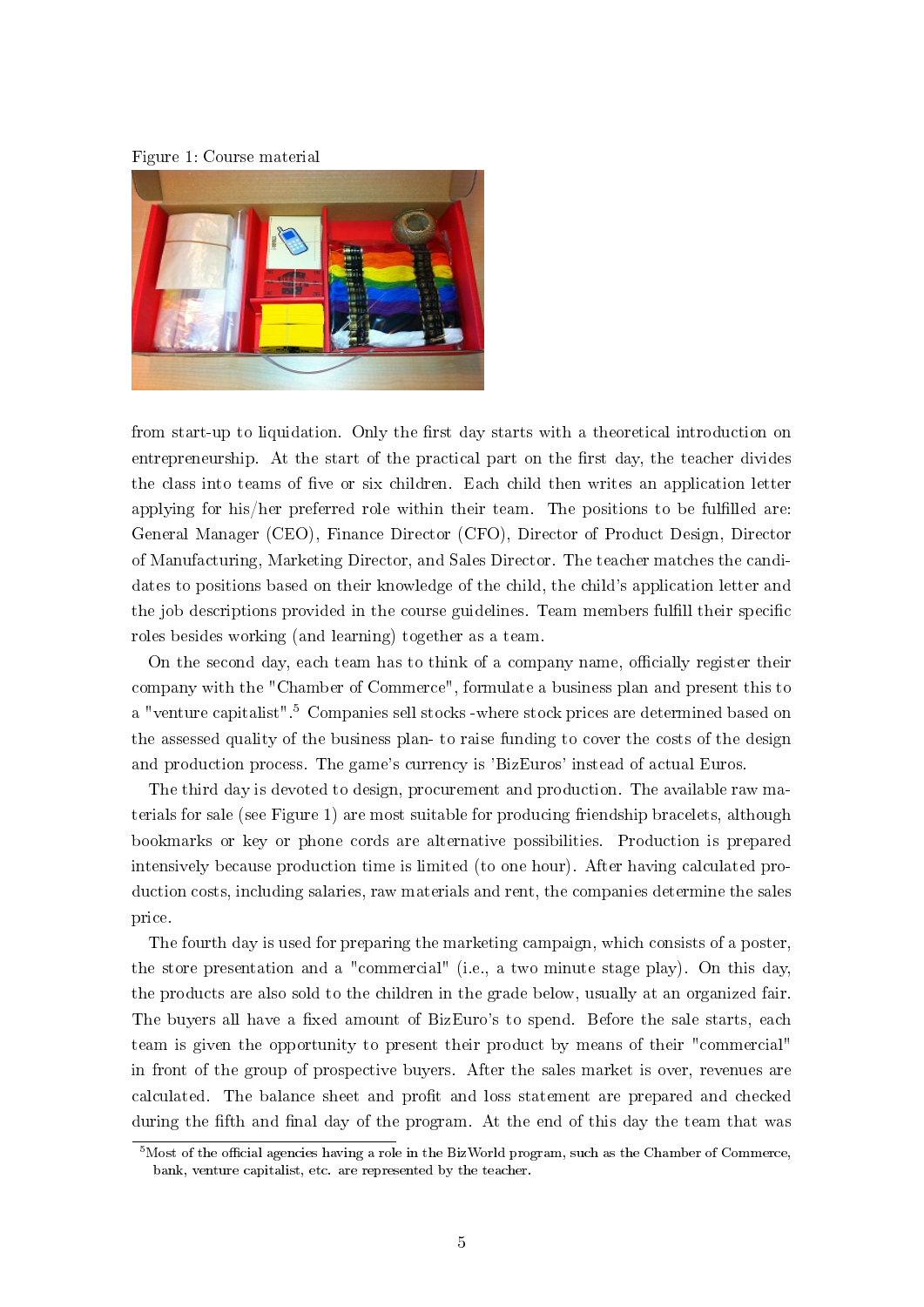most successful, in the sense that it has created the highest company value, wins. A small gift for the winning team is usually provided by the entrepreneur or company sponsoring the program. Moreover, the BizWorld foundation provides each member of the winning team with a winning team certificate. In general, children are very motivated to win.

Usually, a couple of weeks before the program starts the course materials for the teacher, containing all the details about the education program, are handed out during a two hour train-the-trainer session. The guidelines for the program are very strict and described in detail in the instruction manual which is part of the course material. Additionally, instruction videos are available on the BizWorld website, to give the teacher a preview of the course content.<sup>6</sup>

Our study includes schools in (the western part of) the Netherlands. The Dutch Biz-World program started in 2004 and approximately 25.000 children have since then participated. An addition to the original program from the United States is that the in the Dutch program the course is taught by an entrepreneur in cooperation with the teacher. The entrepreneur brings real life examples and experiences into the classroom, which makes the project more realistic and special. Furthermore, the Dutch program is externally funded (sponsored by companies and/or subsidized by the government) and is therefore free of charge for the schools.

In The Netherlands, all classes in the last grade of all primary schools -whether private or public- are eligible for BizWorld. Schools usually get in touch with the program through BizWorld marketing campaigns (i.e., BizWorld sending letters to schools to invite them to participate) or through sponsoring entrepreneurs or companies (from the neighborhood for instance). In general the BizWorld Foundation matches schools and sponsoring entrepreneurs willing to participate. Thus, financial or network constraints do not hinder schools' participation in the program.

Most schools have either one or two (parallel) classes in last grade. In general, the voluntary decision to participate in the program is taken at the school level (for all classes in the last grade), although it is possible that one class in a school does participate, whereas the other does not. The minimum level of participation is an entire class, i.e., individual pupils or teams cannot participate. Schools sign up at the beginning of each school year (before January).

## 3 Data and methodology

## 3.1 Design of the field experiment

To estimate the impact of BizWorld on the development of pupils' entrepreneurial skills and intentions, a randomized field experiment was conducted between February and July in 2010, and again during the same period in 2011. In January of both years the BizWorld

<sup>6</sup>See: www.bizworld.org/teachers/index.php or www.bizworld-nederland.nl/C100-3-Dag-1- Ontwerpdag.html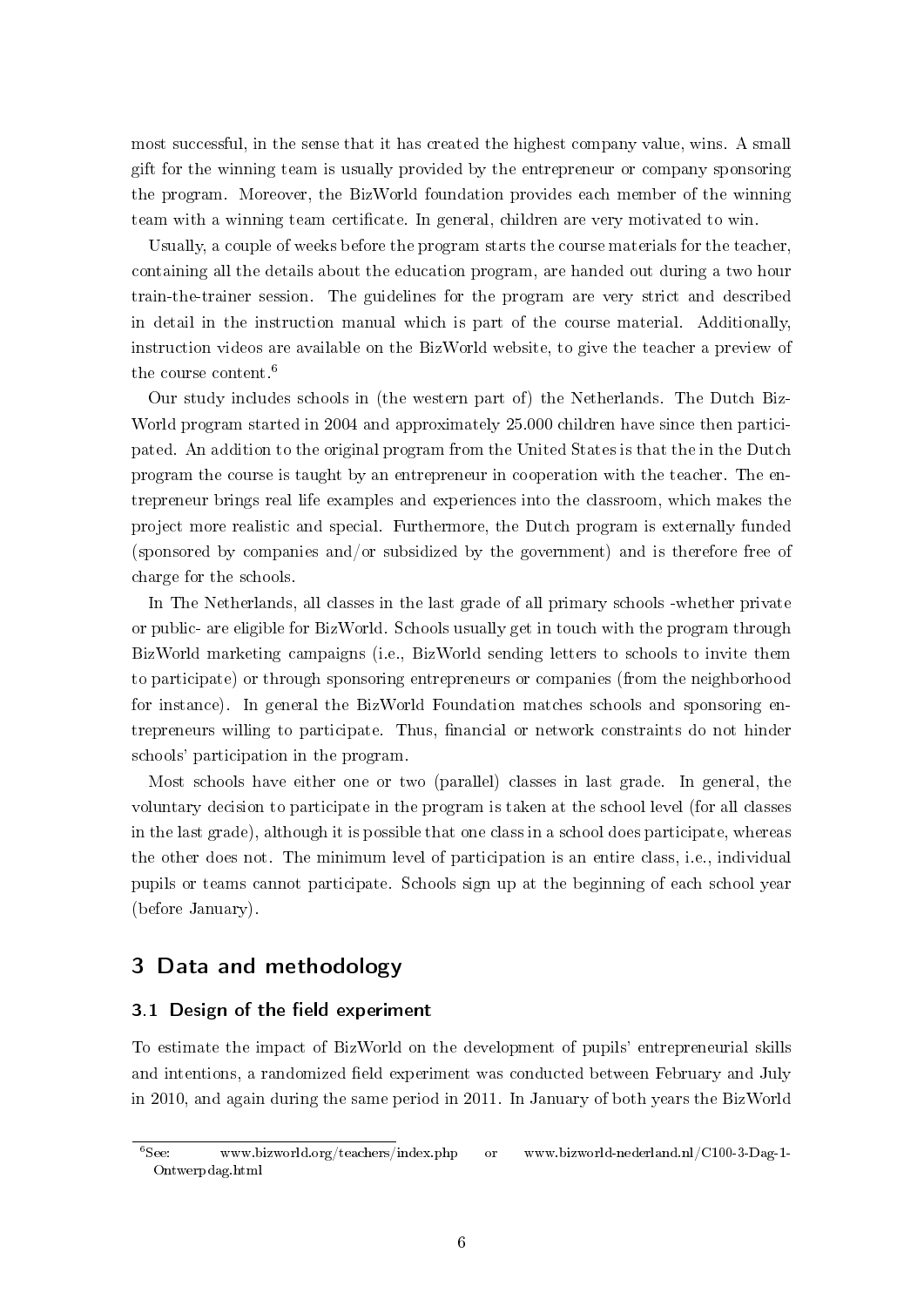



foundation provided us with a list of Dutch schools that planned on participating in the program next spring. In total, 120 schools signed up in 2010 (58 in the western part of the country) and 153 schools in 2011 (55 in the western part). We focus on schools close to Amsterdam, i.e. where our University is located, in the densely populated western part of the country (where 37% of the population lives), to be able to monitor each school closely.

Due to the endogeneity of the participation choice at the school level, it is not possible to compare schools that chose to participate with schools that did not sign up for the program. Therefore, the schools or classes in the treatment group and in the control group were randomly selected from the group of schools that signed up for the program. Thus we assure that all schools in our sample have the same predisposition towards entrepreneurship (education).<sup>7</sup> Random assignment to the treatment or control group takes place at the class level. Hence, for schools with more than one class in the final grade it is possible that one class was assigned to the treatment group and the other class to the control group.<sup>8</sup>

Classes assigned to the control group were not excluded from participating in the education program. We merely exploited the fact that the period in which the lessons were to be conducted was flexible (i.e., somewhere between March and July). After we had completed the random assignment, the actual dates for the program were determined by mutual agreement between the teacher and the entrepreneur. In the classes in the control group the program was taught a month or two later than in the classes in the treatment group, leaving enough time in between to fill out two questionnaires prior to the start of the program. The timing of the field experiment within one year is shown in Figure 2.

To gather the required information for determining the effect of the education program, all pupils had to complete two extensive questionnaires, measuring not only entrepreneurial skills and intentions but also a wide array of individual background characteristics. The first questionnaire, accompanied by a letter including some information for the parents about the research project, was sent out to all schools in the sample at the same time (in February of both years). Schools were demanded to have their pupils ll out the

<sup>7</sup>This means that if there is self-selection with respect to the participation in the program, it is only at the school level. This can, at most, affect the external validity of our results, not the internal validity.

<sup>8</sup>Overall there are eight schools in the sample where, within one year, one of the classes was part of the treatment group and another class was part of the control group.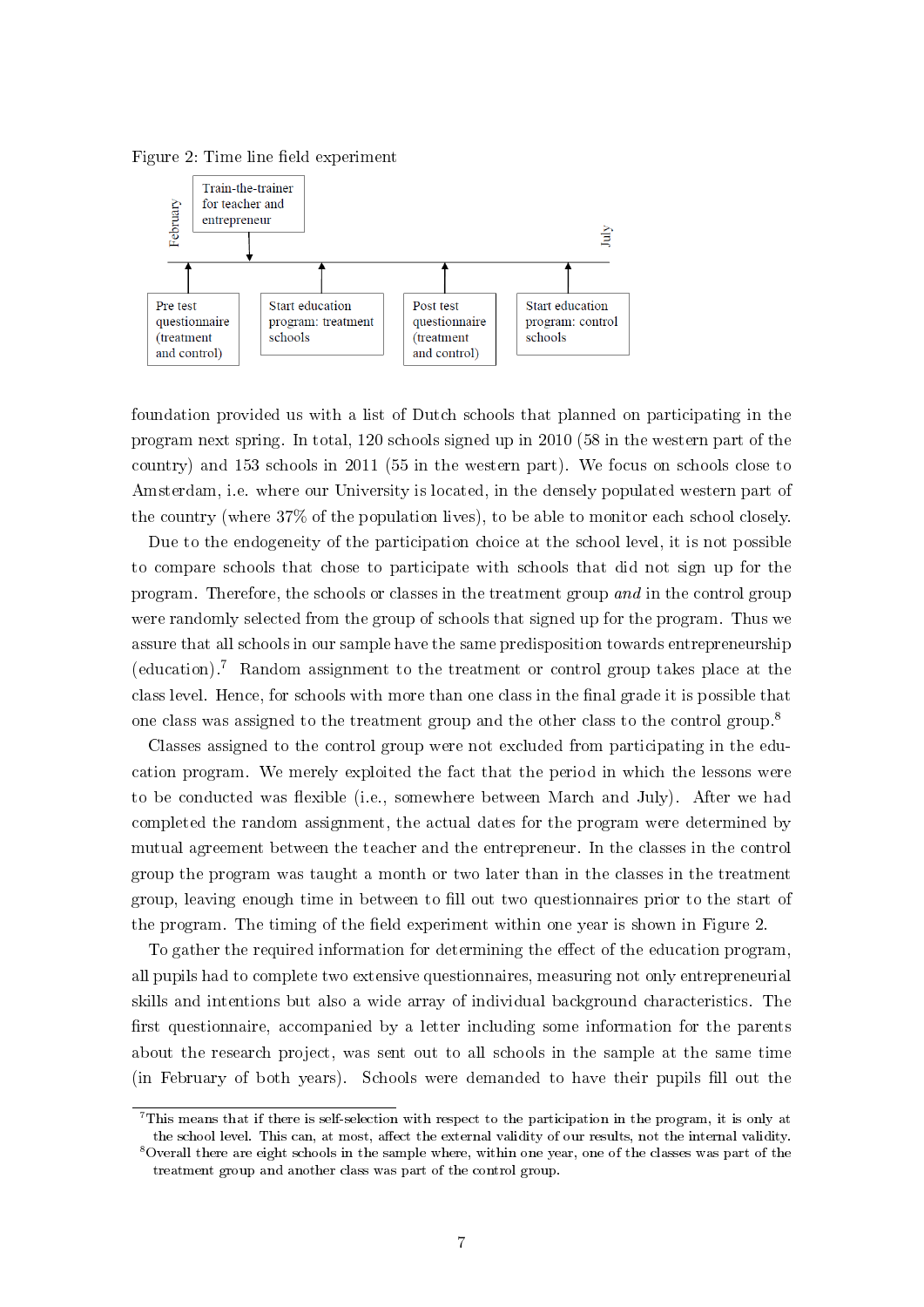questionnaire as soon as possible and we explained to those schools in the control group the purpose and importance of a control group in this type of research.

During the train-the-trainer session for teachers and entrepreneurs prior to the program, the details of the research project were extensively explained and discussed. Moreover, it was emphasized that the teachers and entrepreneurs should not deviate from the course content described in the instruction manual. We visited every school after they had finished the education program to check their compliance with the course guidelines and to encourage response to the second questionnaire.

The second questionnaire was sent out to both treatment and control schools leaving approximately the same time span between the two questionnaires for both groups. For the control group we emphasized that the questionnaires had to be completed before the start of the education program, i.e., before the first introductory lesson. The pupils of the treatment schools were asked to fill out the second questionnaire after the program.

This research design has some drawbacks. Most prominently, we cannot measure long term treatment effects due to the fact that all children in our sample eventually participate in the program.

## 3.2 Sample

All schools that signed up for BizWorld in the western part of the Netherlands, i.e., 58 and 55 in 2010 and 2011 respectively, were contacted by the beginning of February in the respective years. We informed them about and invited them to participate in the research project. In total, of the 58 (55) schools in our research population 12 (16) schools refused participation in 2010 (2011).<sup>9</sup> Our resulting sample consists of  $46 + 39 = 85$ schools consisting of  $64 + 54 = 118$  classes and 2,751 pupils in the last grade  $(2010 +$ 2011). <sup>10</sup> Because the program is executed at the class level, we treat classes as the unit of observation, not schools. We shall perform robustness checks though to assess the validity of this practice.<sup>11</sup>

Table 1 shows that we randomly assigned 77 classes to the treatment group and 41 classes to the control group (Column 1). However, some classes had to be switched from the control group to the treatment group or the other way around after the initial assignment (but before the start of the program). Teachers and entrepreneurs often met for the first time at the train-the-trainer session and planned the dates for the program there. Sometimes, their joint calendars didn't allow participation in the assigned control group (21 classes)

 $^{9}$ In 2010 (2011), 3 (4) had objections against the research project and 9 (6) schools eventually decided to drop out of the education program. In 2011 another 6 schools were disqualified from the sample because they had already started the education program before we could send them the first questionnaire.

 $10$ At the school level there was an overlap between 2010 and 2011 resulting in a sample of 63 different schools.

 $11$ The validity check will address the possible effects of assuming independence of observations at the class level (i) of multiple class observations within one school in the same year and (ii) within schools that participated twice (2010 and 2011). Appendix Table A1 shows the distribution of schools in the sample with one, two and more classes that participated in one or both years in the program.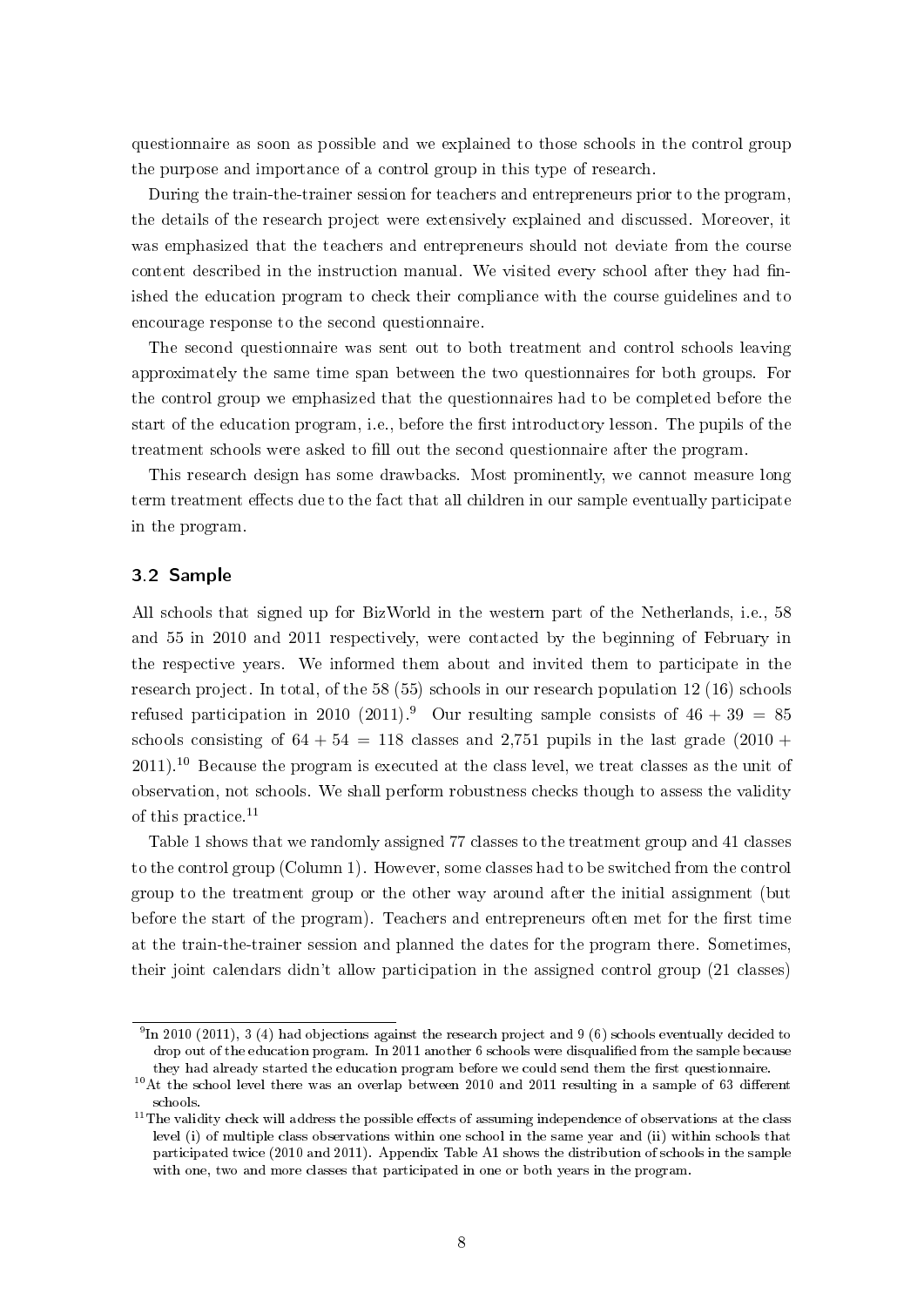|           |                    | classes             |             | pupils       |
|-----------|--------------------|---------------------|-------------|--------------|
|           | initial assignment | final participation | Full sample | Final sample |
| Treatment |                    | 85                  | 2001        | 1729.        |
| Control   |                    | 33                  | 750         | 684          |
| Total     | !18                | 18                  | 2751        | 2413         |

Table 1: Sample composition

or treatment group (13 classes).<sup>12</sup> The second column of Table 1 shows the realized sizes of the treatment (85 classes) and the control group (33 classes), whereas the right hand side of the table (Column 3 and 4) shows the distribution of pupils over the treatment and control groups  $(1,729)$  versus 684 in the final sample). The full sample consists of  $2,751$ pupils who have filled out at least one of the two questionnaires, whereas the final sample only includes those pupils who have filled out both questionnaires  $(n=2,413)$ .<sup>13</sup> The overall response rate is 87, 7%. Because we are interested in the development of individuals over time, our final sample consists only of the observations of those children for whom we have received both questionnaires.

#### 3.2.1 Internal Validity

An important assumption underlying the validity of our (difference-in-difference) estimation is the random assignment to the treatment and control group. In theory, our procedure should have resulted in random assignment of children with different (observed and unobserved) characteristics to the two groups in our sample at  $t = 0$ . However, our research design could be contaminated by the two changes that occurred between our initial random treatment assignment and the final treatment participation (see Table 1): (i) The reshuffling of classes between the treatment and control group after the initial assignment and (ii) attrition in our sample between the pre- and post-measurements that could possibly be selective.

To test whether there are any systematic differences between the treatment and the control group prior to the start of the program, we compare the observed characteristics of the individuals in the treatment and control groups in the final sample. There are hardly any differences in the pre-treatment outcome variables and background characteristics between the treatment and the control group, see Table 2 Columns  $(9-11)^{14}$ 

<sup>&</sup>lt;sup>12</sup>For participation in the control group the program should be planned later in the Spring such that the second questionnaire could be filled out before the start of the program. On the contrary, for participation in the treatment group the program should be run sufficiently early in the Spring semester leaving enough time between the end of the program and the summer holidays to complete the second questionnaire.

 $13\text{In}$  2010 all classes returned the pre-treatment questionnaires and only one class did not fill out the second questionnaire. In 2011 the first questionnaire was missing for one class, and the second for four classes. Some questionnaires were missing in both years due to the absenteeism of individual children at 'test' days.

 $14$ The only significant difference is that a larger part of the children attending Roman Catholic schools is part of the treatment group, whereas a larger part of the children attending Protestant schools has been (accidentally) assigned to the control group. The percentage of children attending public schools,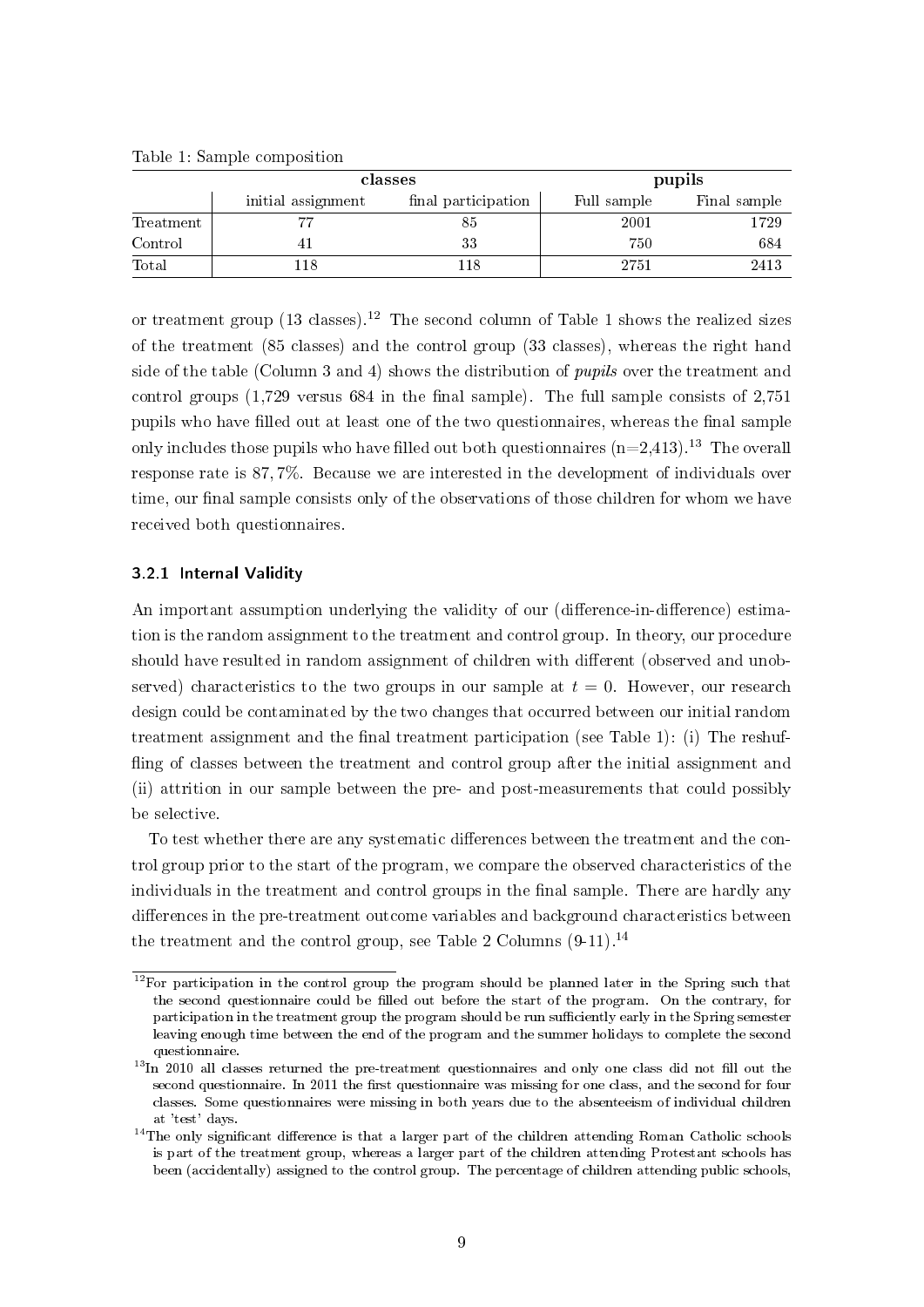In addition, we perform a specific test addressing the potential problem of non-random reshuffling of classes from the treatment to the control group or vice versa after the initial assignment. We re-estimate the main specification using an instrumental variables  $(IV)$ estimation with the initial treatment assignment as an instrument for receiving treatment. Section 4 will show that the results are qualitatively the same, albeit weaker than the main results. Furthermore, Table 2 enables a comparison of the pre-treatment differences between the full and the final sample. The results show no evidence of selective attrition.

Finally, we also checked with the teachers whether the children in the control group were not systematically engaged in activities specifically aimed at changing their entrepreneurial skills, knowledge and intentions at the time of our field experiment. We acknowledge that this would be unlikely, especially given the fact that they intend to participate in the treatment program a bit later. Indeed, the check confirms that this is not the case.<sup>15</sup>

We conclude that there are no observed pre-treatment differences between the treatment and control group. Hence, our random assignment was not contaminated by the reshuffling of classes from the treatment to the control group after the initial random assignment nor by selective attrition, ensuring us that the estimated treatment effect is indeed causal. Furthermore, we are confident that the measured treatment effects are not biased (downwards) due to the engagement in the same kind of program by classes in the control sample.

#### 3.2.2 External Validity

The external validity of our study could be limited for two reasons. First, the execution of the program might be a-typical in this sample due to the research project. Second, the sample itself might not be representative for the population studied. With respect to the program there is little we can test. However, the large number of schools involved in the project and our small influence on the execution practice makes us confident that the program tested is very similar to the general practice in The Netherlands. We admit, though, that the program is slightly different in The Netherlands from elsewhere, for instance in the United States, where the involvement of entrepreneurs is lacking.

Concerning the representativeness of the sample (for the Dutch population of school kids in the last grade of primary school) we test whether there are statistical differences between our sample and the population in terms of standard individual background characteristics, school characteristics and neighborhood characteristics.<sup>16</sup> We collected information on those characteristics by means of the questionnaires, schools' websites and Statistics Netherlands, respectively.

however, is the same for both groups. We compared the (observed) individual characteristics of the children going to Roman-Catholic and Protestant schools and we found no signicant pre-treatment differences between these two groups.

 $15$ There were two exceptions: in 2010 one school participated in a micro-finance program in the month prior to the entrepreneurship education program (i.e., at the time the pre-test was completed). In 2011 another school was part of an entrepreneurial primary school project (not specifically designed for the children in the last grade). We also estimated the treatment effect without these schools and confirmed that the results remain the same.

 $^{16}$  Each neighborhood is characterized by a four-digit postal code (see www.cbsinuwbuurt.nl).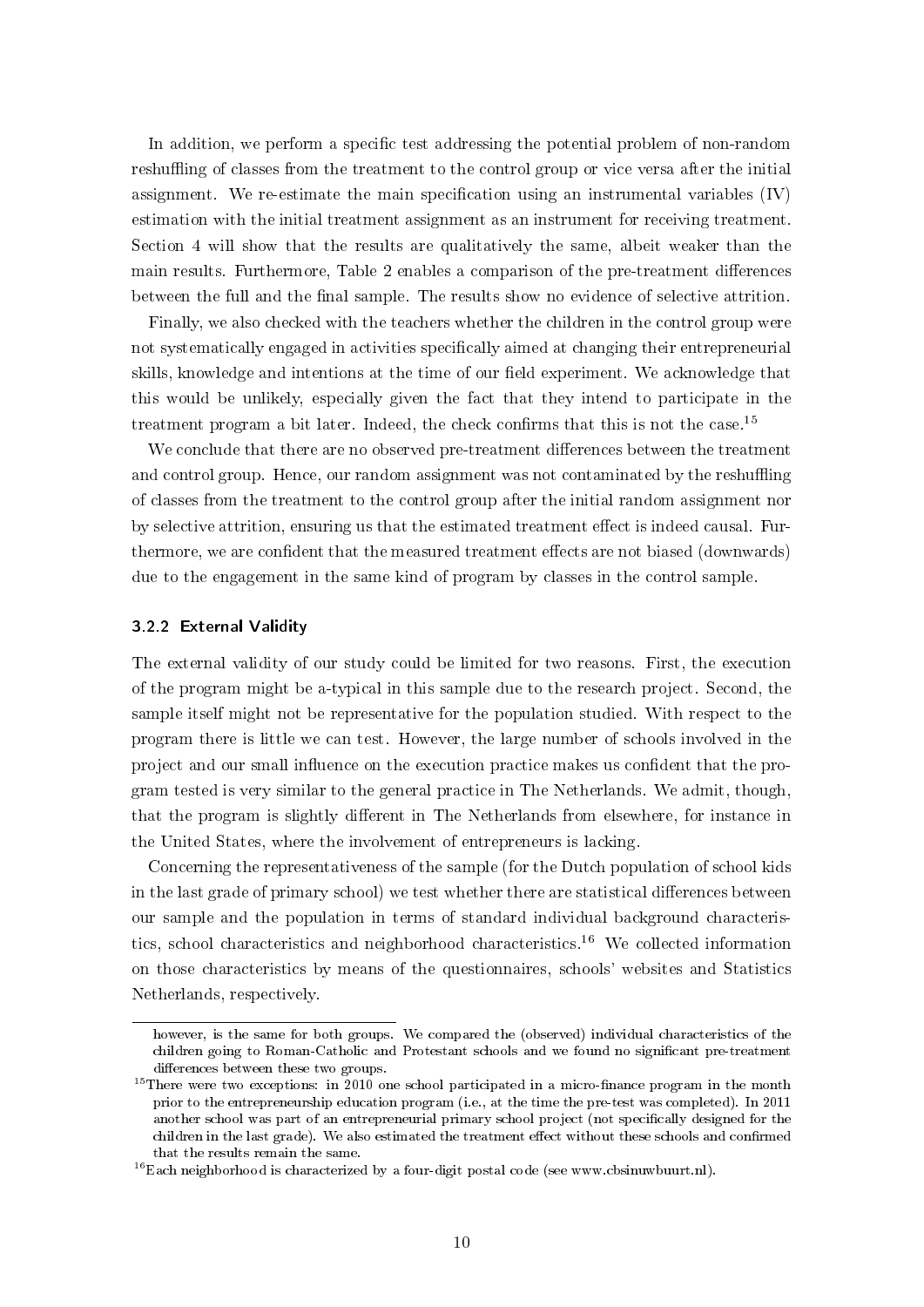| Table 2: Pre-treatment differences between the treatment and the control group      | Total sample     |         |                                                                                                                                  | Full sample                               |               |           |                |               | Final sample   |          |           |
|-------------------------------------------------------------------------------------|------------------|---------|----------------------------------------------------------------------------------------------------------------------------------|-------------------------------------------|---------------|-----------|----------------|---------------|----------------|----------|-----------|
|                                                                                     | Treatm. + Contr. | Control | Treatment                                                                                                                        | $\mathrm{diff}\ (\mathrm{T}\ \mathrm{C})$ | SE            | p-value   | Control        | Treatment     | $diff(T-C)$    | SE       | p value   |
| Entrepreneur Competencies:                                                          | $\bigoplus$      | $\odot$ | $\odot$                                                                                                                          | $\bigoplus$                               | $\widehat{5}$ | $\odot$   | $\mathfrak{S}$ | $\circledast$ | $\circledcirc$ | (10)     | (11)      |
| Self Efficacy                                                                       | 4.157            | 4.151   | 4.159                                                                                                                            | 0.0077                                    | (0.064)       | 0.904     | 4.137          | 4.164         | 0.0272         | (0.066)  | 0.682     |
| Need for Achievement                                                                | 4.542            | 4.545   | 4.541                                                                                                                            | $-0.0040$                                 | (0.082)       | 0.962     | 4.542          | 4.540         | $-0.0017$      | (0.085)  | 0.984     |
| Risk Taking                                                                         | 4.415            | 4.386   | 4.425                                                                                                                            | 0.0387                                    | (0.075)       | $\,0.605$ | 4.368          | 4.417         | 0.0491         | (0.076)  | 0.522     |
| Social Orientation                                                                  | 5.041            | 4.994   | 5.058                                                                                                                            | 0.0644                                    | (0.072)       | 0.372     | 4.986          | 5.063         | 0.0765         | (0.075)  | 0.309     |
| Persistence                                                                         | 4.899            | 4.937   | 4.884                                                                                                                            | $-0.0527$                                 | (0.065)       | 0.423     | 4.934          | 4.886         | $-0.0480$      | (0.068)  | 0.484     |
| Motivating                                                                          | 4.856            | 4.846   | 4.860                                                                                                                            | 0.0139                                    | (0.064)       | 0.827     | 4.834          | 4.863         | 0.0297         | (0.069)  | 0.666     |
| Analyzing                                                                           | 4.219            | 4.202   | 4.225                                                                                                                            | 0.0221                                    | (0.068)       | 0.747     | 4.193          | 4.228         | 0.0349         | (0.073)  | 0.632     |
| Pro-activity                                                                        | 4.574            | 4.558   | 4.580                                                                                                                            | 0.0212                                    | (0.067)       | 0.751     | 4.562          | 4.572         | 0.0094         | (0.067)  | 0.889     |
| Creativity                                                                          | 4.361            | 4.303   | 4.382                                                                                                                            | 0.0786                                    | (0.079)       | 0.323     | 4.293          | 4.385         | 0.0919         | (0.081)  | 0.260     |
| and knowledge:<br>Intentions                                                        |                  |         |                                                                                                                                  |                                           |               |           |                |               |                |          |           |
| $\%$ Entrepreneur intentions                                                        | 0.249            | 0.267   | 0.243                                                                                                                            | $-0.0238$                                 | (0.021)       | 0.260     | 0.276          | 0.250         | $-0.0265$      | (0.022)  | 0.238     |
| Own business (0: no, 1: maybe, 2:yes)                                               | 1.126            | 1.098   | 1.137                                                                                                                            | 0.039                                     | (0.033)       | 0.237     | 1.083          | 1.140         | 0.056          | (0.034)  | $0.098*$  |
| $%$ Entrepreneurship knowledge                                                      | 0.729            | 0.729   | 0.729                                                                                                                            | $-0.0003$                                 | (0.019)       | 0.987     | 0.755          | 0.746         | $-0.0088$      | (0.017)  | 0.613     |
| Background (individual)                                                             |                  |         |                                                                                                                                  |                                           |               |           |                |               |                |          |           |
| $\%$ female                                                                         | 0.503            | 0.497   | 0.506                                                                                                                            | 0.0091                                    | (0.020)       | 0.650     | 0.499          | 0.510         | $\,0.0113\,$   | (0.020)  | $0.577\,$ |
| Age pre-test                                                                        | 11.625           | 11.650  | 11.616                                                                                                                           | $-0.0343$                                 | (0.033)       | 0.305     | 11.642         | 11.610        | $-0.0317$      | (0.035)  | 0.371     |
| High school track (1: pre-voc - 5: pre-uni)                                         | 2.946            | 2.930   | 2.952                                                                                                                            | 0.0219                                    | (0.133)       | 0.869     | 2.951          | 2.952         | 0.0013         | (0.136)  | 0.993     |
| Nationality parents: Both non-dutch                                                 | 0.322            | 0.360   | 0.308                                                                                                                            | $-0.0522$                                 | (0.062)       | 0.405     | 0.336          | 0.280         | $-0.0563$      | (0.064)  | 0.380     |
| $\%$ mother entrepreneur                                                            | $0.075\,$        | $0.076$ | $0.074\,$                                                                                                                        | $-0.0015$                                 | (0.014)       | 0.910     | 0.082          | $0.076\,$     | $-0.0061$      | (0.015)  | $0.675\,$ |
| $\%$ father entrepreneur                                                            | 0.152            | 0.136   | 0.158                                                                                                                            | 0.0219                                    | (0.021)       | 0.297     | 0.146          | 0.165         | 0.0186         | (0.022)  | 0.406     |
| Education mother $(1:$ uni - 4: no high school)                                     | 2.059            | 2.015   | 2.076                                                                                                                            | 0.0605                                    | (0.097)       | 0.535     | 2.029          | 2.074         | 0.0454         | (0.099)  | 0.649     |
| Education father (1: uni - 4: no high school)                                       | 1.923            | 1.930   | 1.929                                                                                                                            | 0.0013                                    | (0.078)       | 0.987     | 1.913          | 1.927         | 0.0200         | (0.082)  | 0.809     |
| Number of observations                                                              | 2751             | 057     | 2001                                                                                                                             |                                           |               |           | 684            | 1729          |                |          |           |
| Background (school)                                                                 |                  |         |                                                                                                                                  |                                           |               |           |                |               |                |          |           |
| Class size                                                                          | 24.25            | 23.82   | 24.41                                                                                                                            | 0.5968                                    | (1.076)       | 0.581     | 24.04          | 24.44         | 0.403          | (1.053)  | 0.703     |
| Roman Catholic                                                                      | 0.285            | 0.113   | 0.350                                                                                                                            | 0.2365                                    | (0.089)       | $0.01***$ | $0.117$        | 0.359         | 0.242          | (0.091)  | $0.01***$ |
| Protestant                                                                          | 0.366            | 0.495   | 0.318                                                                                                                            | $-0.1763$                                 | (0.121)       | 0.150     | $0.515\,$      | 0.302         | $\rm 0.213$    | (0.120)  | $0.081*$  |
| Public                                                                              | 0.282            | 0.282   | 0.281                                                                                                                            | $-0.0013$                                 | (0.095)       | 0.989     | 0.265          | 0.290         | $0.025\,$      | (0.095)  | 0.793     |
| Other religion (Islam, Hindu)                                                       | 0.056            | 0.091   | 0.043                                                                                                                            | $-0.0472$                                 | (0.037)       | $0.201\,$ | 0.099          | 0.050         | $-0.049$       | (0.040)  | 0.227     |
| Neighborhood characteristics (based on $4$ -digit postal code)                      |                  |         |                                                                                                                                  |                                           |               |           |                |               |                |          |           |
| Ψ<br>Average income per year in                                                     | 20148            | 19848   | 20260                                                                                                                            | 411.97                                    | (943.29)      | 0.664     | 19985          | 20212         | 226.41         | (958.34) | 0.814     |
| Number of observations                                                              | $^{3}$           | $26\,$  | 5                                                                                                                                |                                           |               |           | 25             | $\frac{8}{3}$ |                |          |           |
| Note: */**/*** indicates significance at the $10\%/5\%/1\%$ -level. Observations on |                  |         | individual characteristics are clustered at the class level. School and neighborhood characteristics are clustered at the school |                                           |               |           |                |               |                |          |           |
| level. Robust standard errors in parentheses.                                       |                  |         |                                                                                                                                  |                                           |               |           |                |               |                |          |           |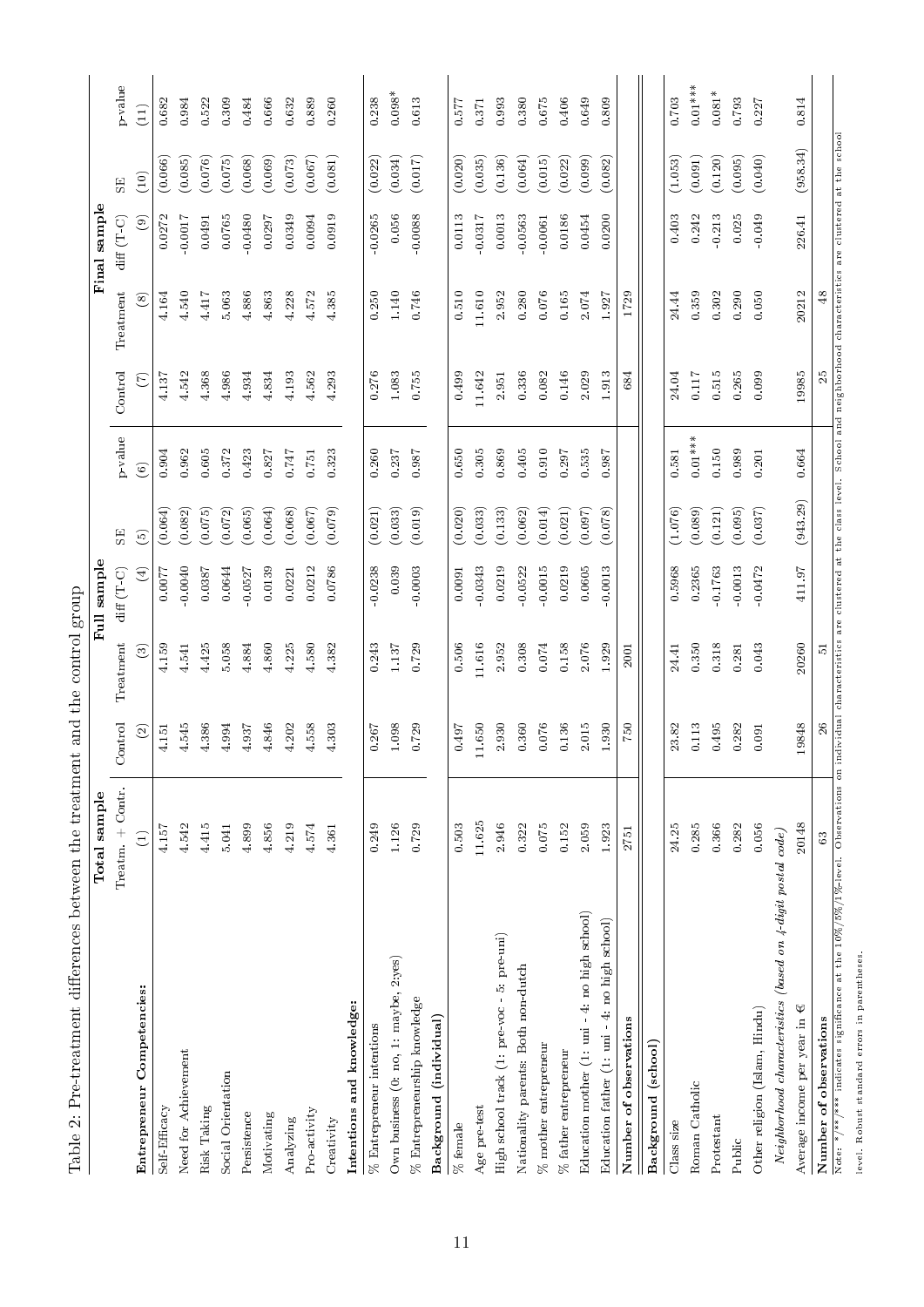The pre-treatment individual background characteristics for the entire sample are shown in the first column of Table 2. Conform expectation, girls make up  $50\%$  of our sample and the average age is 11.5 years. The distribution of the intended future high school track its measure based upon the pupils' (self-reported) registration in these tracks for the next school year - is also in accordance with the national distribution. Approximately 8% of the mothers of the children in the sample is an entrepreneur and 16% of the fathers run their own business, which is also in line with the countrywide average of 11% and 18% percent among working mothers and fathers, respectively. The percentage of children in our sample with a Dutch background (i.e., whose parents are both born in the Netherlands) is 56%. and somewhat lower than for the population (79%). The fraction of Surinam, Turkish and Moroccan children in our sample is higher, i.e., 8.8%, 3.5% and 4.1% respectively compared to approximately  $2\%$  for each of these in the population. This difference could be caused by the limitation of our population to the large urban areas in the western part of the Netherlands, where the ethnic diversity is largest.

At the school level we observe that the average class size in our sample is 24 children, close to the national average of 23.4. The distribution across (religious) denominations of the schools is also representative; 29% of the children in the sample go to Roman-Catholic schools, 37% go to Protestant schools and 28% go to public schools. The school's neighborhood level statistics on income imply that the schools participating in the program are situated in a representative cross section of neighborhoods.<sup>17</sup>

#### 3.3 Main variables

We measure the development of three outcome measures: cognitive entrepreneurial skills, non-cognitive entrepreneurial skills and intentions to become an entrepreneur.

#### Non-cognitive entrepreneurial skills

Since the early sixties, entrepreneurship researchers have tested which non-cognitive skills are crucial for (successful) entrepreneurship, see for instance Begley and Boyd (1987); Hornaday and Aboud (1971) and McClelland (1965). Two competencies traditionally associated with both entrepreneurial intentions and performance are 'need for achievement' and 'low risk aversion' (see for example Caliendo et al., 2010). Shane (2003) notes that selfefficacy is important for becoming an entrepreneur because confidence in one's own ability increases the willingness to pursue entrepreneurial opportunities. Furthermore, Davidsson and Honig (2003) have shown that social capital, i.e., the ability to benefit from social connections, is important for becoming an entrepreneur as well as for the success rate of making it through the start-up phase. Finally, both Shane (2003, Ch. 5) and, more recently, Parker (2009, Ch. 4), provide an overview of the other psychological factors that are associated with entrepreneurial intentions and success. Table 3 provides an overview of

<sup>&</sup>lt;sup>17</sup>The average gross income in these neighborhoods is  $\epsilon$ 20.147 per income recipient per year, whereas the national average is  $\mathcal{C}24.100$  for couples with children below the age of 18 and  $\mathcal{C}16.100$  for single parents with children below the age of 18.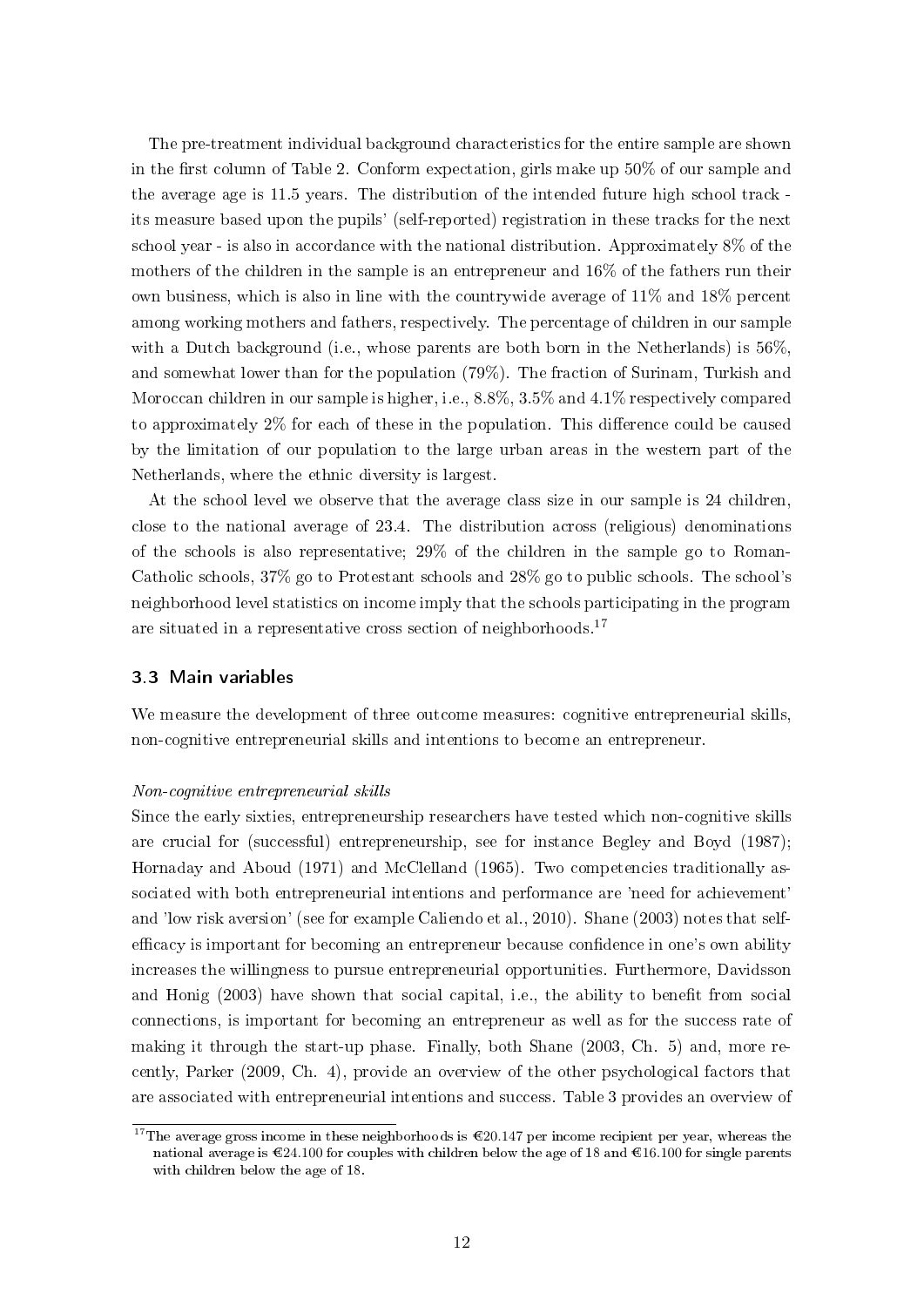|                        |                                              | estimated                 |        |       |                     |
|------------------------|----------------------------------------------|---------------------------|--------|-------|---------------------|
|                        |                                              | effect on                 |        |       | Cronbach's $\alpha$ |
| Entrepreneurial skills | Definition                                   | <i>intentions</i> success |        | $t=0$ | $t=1$               |
| Self-efficacy          | Belief in own ability                        | $^{+}$                    | $^{+}$ | 0.63  | 0.70                |
| Need for achievement   | Desire to do well                            | $^{+}$                    | $^{+}$ | 0.65  | 0.73                |
| Risk taking            | Predisposition towards risky alternatives    | $^{+}$                    | ∩      | 0.72  | 0.78                |
| Social orientation     | Ability to make useful connections           | $^{+}$                    | $^{+}$ | 0.58  | 0.68                |
| Persistence            | Ability to continue despite set backs        | $^{+}$                    | $+$    | 0.56  | 0.65                |
| Motivating             | Ability to inspire or stimulate subordinates | $\mathbf{0}$              | $^{+}$ | 0.77  | 0.82                |
| Analyzing              | Ability to assess complex situations         | $\mathbf{0}$              | $^{+}$ | 0.53  | 0.58                |
| Pro-activity           | Willingness to take action                   | $^{+}$                    | $^{+}$ | 0.54  | 0.62                |
| Creativity             | Ability to create many opportunities         | $^+$                      | $^+$   | 0.72  | 0.78                |

#### Table 3: Entrepreneurial skills

the relationships established in the literature between the non-cognitive skills we measure and entrepreneurial intentions and success.

In our questionnaire we include tests of the following nine non-cognitive skills that are all commonly associated with entrepreneurship. Self-efficacy means believing in your own ability, feeling self confident and in control of your own success. Need for achievement is the desire to do well in order to attain an inner feeling of personal accomplishment. Risk taking propensity reflects the predisposition towards risky alternatives, the willingness to risk a loss and to deal with uncertainty. Social orientation is the ability to make useful connections in order to realize (new) ideas. Persistence is the ability to continue despite setbacks or objections. *Motivating* is about inspiring and stimulating others. Analyzing is the ability to assess different (complex) situations, to find solutions and to make correct, well-balanced choices. Pro-activity is the willingness to take action and the ability to tackle problems and execute (new) ideas. Creativity refers to the ability to generate many possible solutions to a particular problem and to turn them into new opportunities.

The separate skills presented in Table 3 are not solely important for entrepreneurs, but are powerful predictors of social economic success in general (see Heckman et al. 2000; Gensowski et al., 2011; Borghans et al., 2008). However, as described above, this combination of skills is known to be important for successful entrepreneurship.

We measure these entrepreneurial skills using validated self-assessment tests. Selfreported paper and pencil tests are the most widely used measures in personal psychology (Borghans et al.,  $2008$ ). Recent psychological studies have confirmed the validity of the use of self-assessment tests in middle and late childhood, i.e., for children between 8 and 12 years old (Barbaranelli et al., 2003; McCrae et al., 2002). Our test is based on the one used and further validated by Oosterbeek et al. (2010) and Hoogendoorn et al. (2011). Of course, because our study pertains to children at the age of 11 or 12 instead of (young) adults, we have developed and validated a slightly adapted version of this test. We did so in close collaboration with a child psychologist. Three elements characterize the transformation to the younger target group. First, we shortened the questionnaire by using three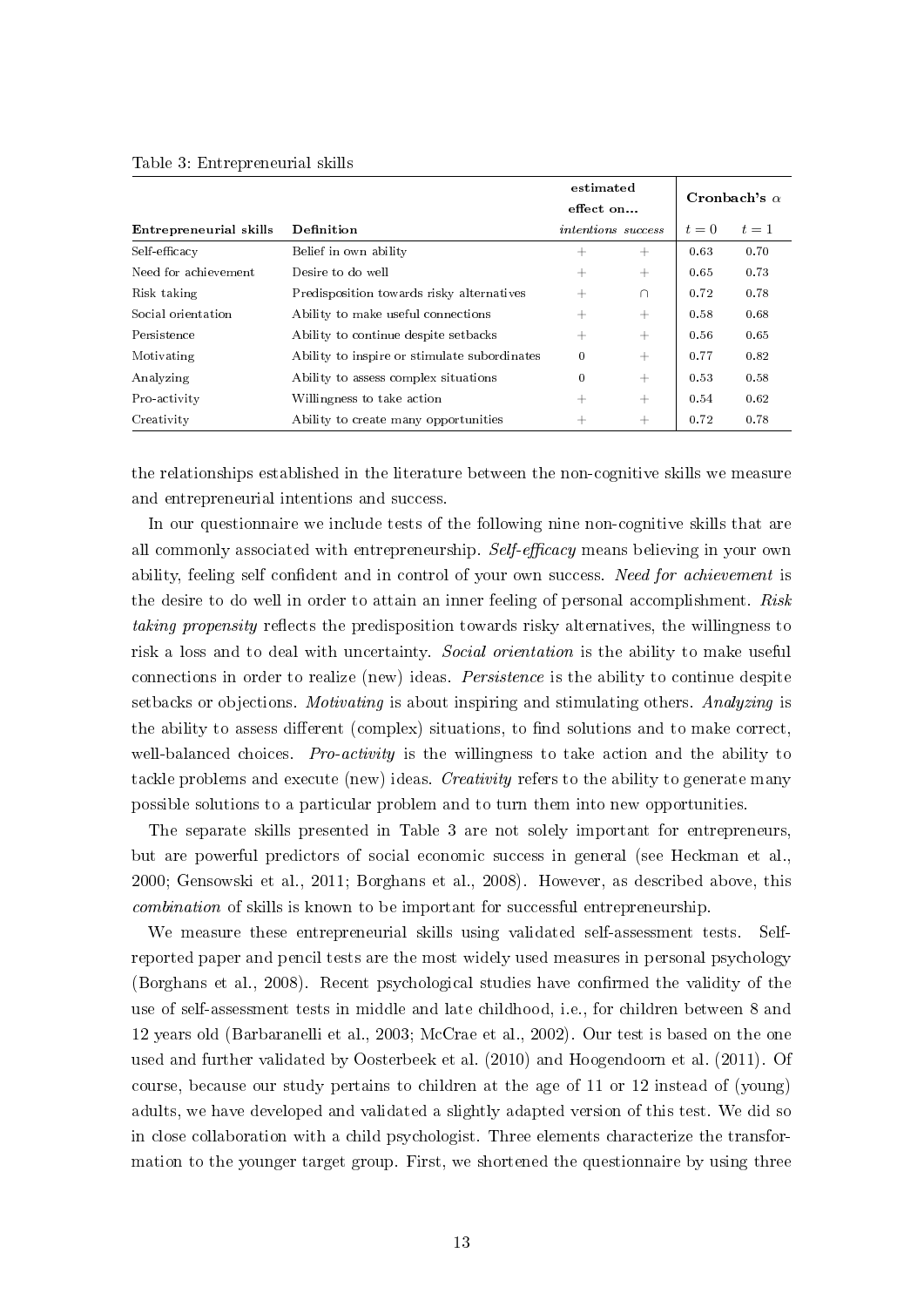instead of four statements per skill, thus matching the concentration time span of children. Second, we excluded those constructs, such as market awareness, networking skills, etc., that are difficult to relate to as a child. Third, we rephrased the original statements to make them easier for children to understand (see also Barbaranelli et al., 2003). Examples of statements are: "I can encourage other children to do their best" (motivating), "I am able to understand difficult things" (analyzing), "I like to take chances" (risk taking), and "I think I'm good at solving problems" (self-efficacy). Statements had to be answered on a seven-point scale, expressing the extent to which a child agrees with each statement.<sup>18</sup> The Cronbach's  $\alpha$ 's range from 0.53 to 0.77 in the pre-test  $(t = 0)$ , and from 0.58 to 0.82 in the post-test  $(t = 1)$  (see the last two columns of Table 3).<sup>19</sup>

The developments in these non-cognitive skills are measured per individual by the change in the score of each construct between  $t = 0$  and  $t = 1$ .

#### Cognitive entrepreneurial skills

Research has shown that cognitive skills and knowledge are important for entrepreneurial success too (see for example Hartog et al., 2010; Unger et al., 2011). One of the desired results of the BizWorld program is the development of cognitive skills that are relevant for entrepreneurship, in this case knowledge about what an entrepreneur does and what it entails to run a business. A set of seven specific multiple choice questions is used to measure these cognitive skills. Examples are: "If a company makes less revenue by selling products or services than it spends, it will... a) be registered at the stock market, b) make a profit, c) make a loss, d) have debts", and "To set the price of a product you have to take into account... a) how much it costs to make the product, b) how many products can be made in a certain amount of time, c) the price that competitors ask for their products, d) all of the above". The development of these cognitive entrepreneurial skills or knowledge was measured by a change, between  $t = 0$  and  $t = 1$ , in the percentage of correct answers to these questions.<sup>20</sup>

#### Entrepreneurial intentions

In addition to our main outcome variables, we measure the impact of the program on the

<sup>&</sup>lt;sup>18</sup>When starting with the development of the test for children, we tested the (internal) validity of our adapted measures by conducting a pilot study consisting of 118 children who participated in the Biz-World program and filled out both pre-test and post-test questionnaires in the fall of 2009. One skill (Flexibility,  $\alpha = 0.10$ ) was removed from the questionnaire and another skill (Need for power,  $\alpha = 0.46$ ) was replaced by Need for achievement.

<sup>&</sup>lt;sup>19</sup>There are two constructs with low internal validity: Analyzing and Pro-activity, with Cronbach's  $\alpha$ of 0.58 and 0.62 respectively at  $t = 1$ . Furthermore, a principal component analysis to check the independence of the scales revealed that Self-efficacy, Need for Achievement and Pro-activity do not load into separate components/factors, despite the high Cronbach's  $\alpha$  for the first two constructs. Given the low internal validity of Pro-activity and its correlation with statements from other constructs, we should be cautious when interpreting the results for this measure.

 $^{20}$ Three out of the seven questions in the first questionnaire were rephrased in the second questionnaire. For example, instead of asking about making a loss (as in the example question given above), the question was: "If a company makes more revenue by selling products or services than it spends, it will... a) be registered at the stock market, b) make a profit, c) make a loss, d) have debts".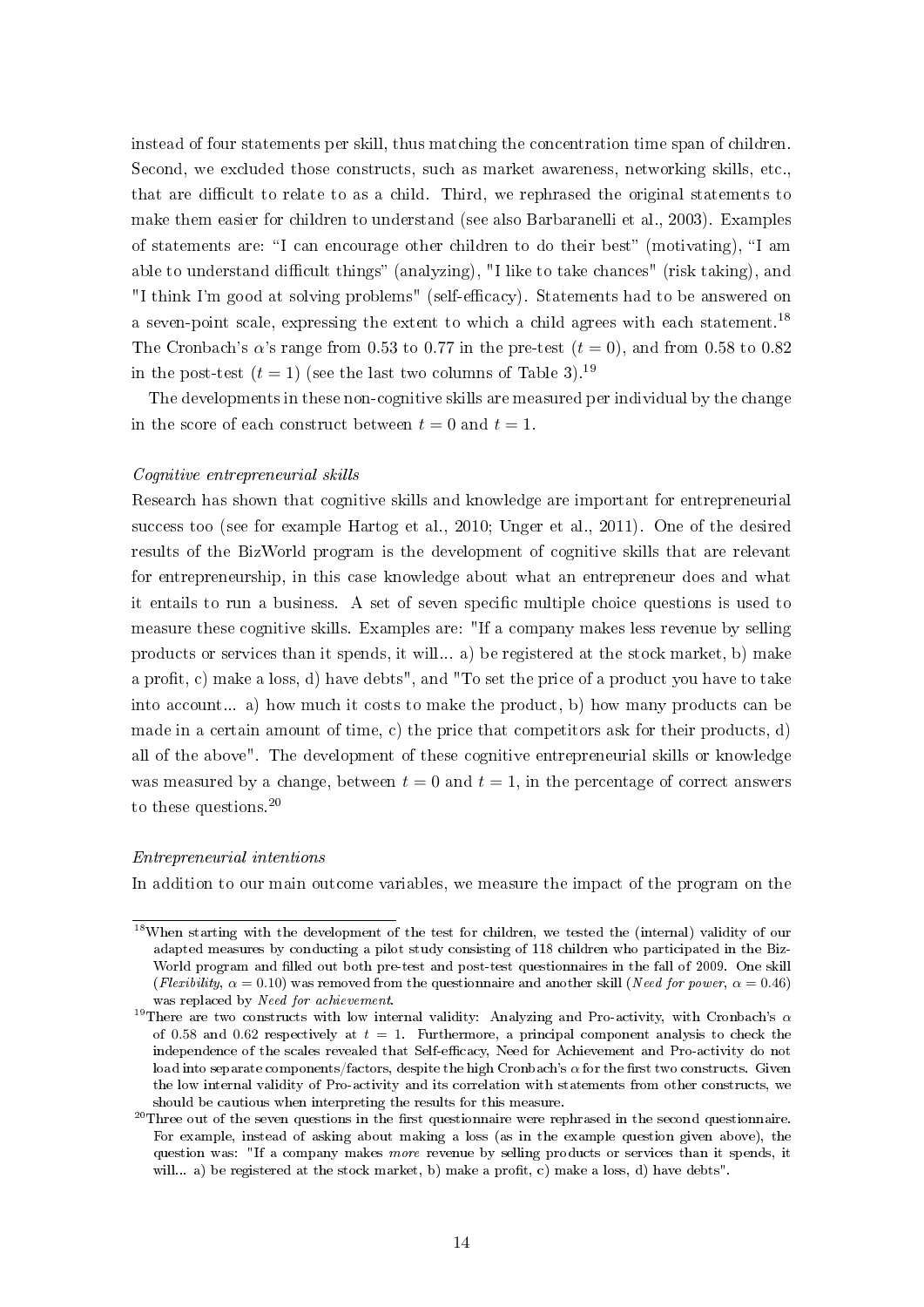children's intentions to become an entrepreneur. Although raising entrepreneurial intentions is not a specific goal of the program, it is one of the main goals of entrepreneurship education in general and it is frequently used as an outcome measure in other impact evaluation studies.

The measurement of entrepreneurial intentions at the age of 12 is difficult and no precedents are available to indicate the validity or predictive power of any such measure. We use two different measures to estimate the change in the intention to start a business as a result of program participation. First, children were asked to select a maximum of three jobs they might like for their future occupation from a list of 22 professions, one of which was 'entrepreneur - (boss in your own company)'. A dummy variable is created to indicate whether entrepreneur was on the list of three. This was the case for a quarter of the sample pre-treatment. The change in intentions is measured by the differences in this (dummy) variable between the first and the second questionnaire.

Our second measure of entrepreneurial intentions is the answer to the question: 'Do you think that you would like to start your own company one day?'; (yes, no or maybe). We coded this variable in such a way that a change in the answer to this question from yes (code 2) to maybe (code 1) and from maybe to no (code 0) is regarded as a similar decrease in entrepreneurial intentions. A change from yes to no is regarded as a more negative change in intentions. We will interpret the results for intentions with great care for the reasons stated before.

## 4 Empirical results

#### 4.1 Estimation method

To analyze the effect of the BizWorld program on our outcome variables, a difference-indifferences analysis (DID) is used. The value of the outcome variable of individual  $i$  in the treatment group before the start of the program  $(t = 0)$  is denoted by  $y_{Ti,0}$ , while  $y_{Ti,1}$ gives the corresponding value after the treatment period  $(t = 1)$ . For the control group we use similar notation, i.e.,  $y_{Ci,0}$  and  $y_{Ci,1}$ . The difference between the two measures,  $\Delta_{Ti} = y_{Ti,1} - y_{Ti,0}$  and  $\Delta_{Ci} = y_{Ci,1} - y_{Ci,0}$ , reports the changes in the level of each outcome variable between time  $t = 0$  and  $t = 1$  for an individual in the treatment or the control group respectively. The average change per outcome variable between the pre-test and the post-test of all the children in the treatment and the control group are denoted by  $\Delta_T$  and  $\Delta_C$ . Hence, the DID estimate is given by:

$$
\delta = \Delta_T - \Delta_C \tag{1}
$$

We use the following linear regression model to obtain unbiased estimates of the net treatment effect,  $\delta$ :

$$
\Delta y_i = \alpha + \delta D_i + \epsilon_i \tag{2}
$$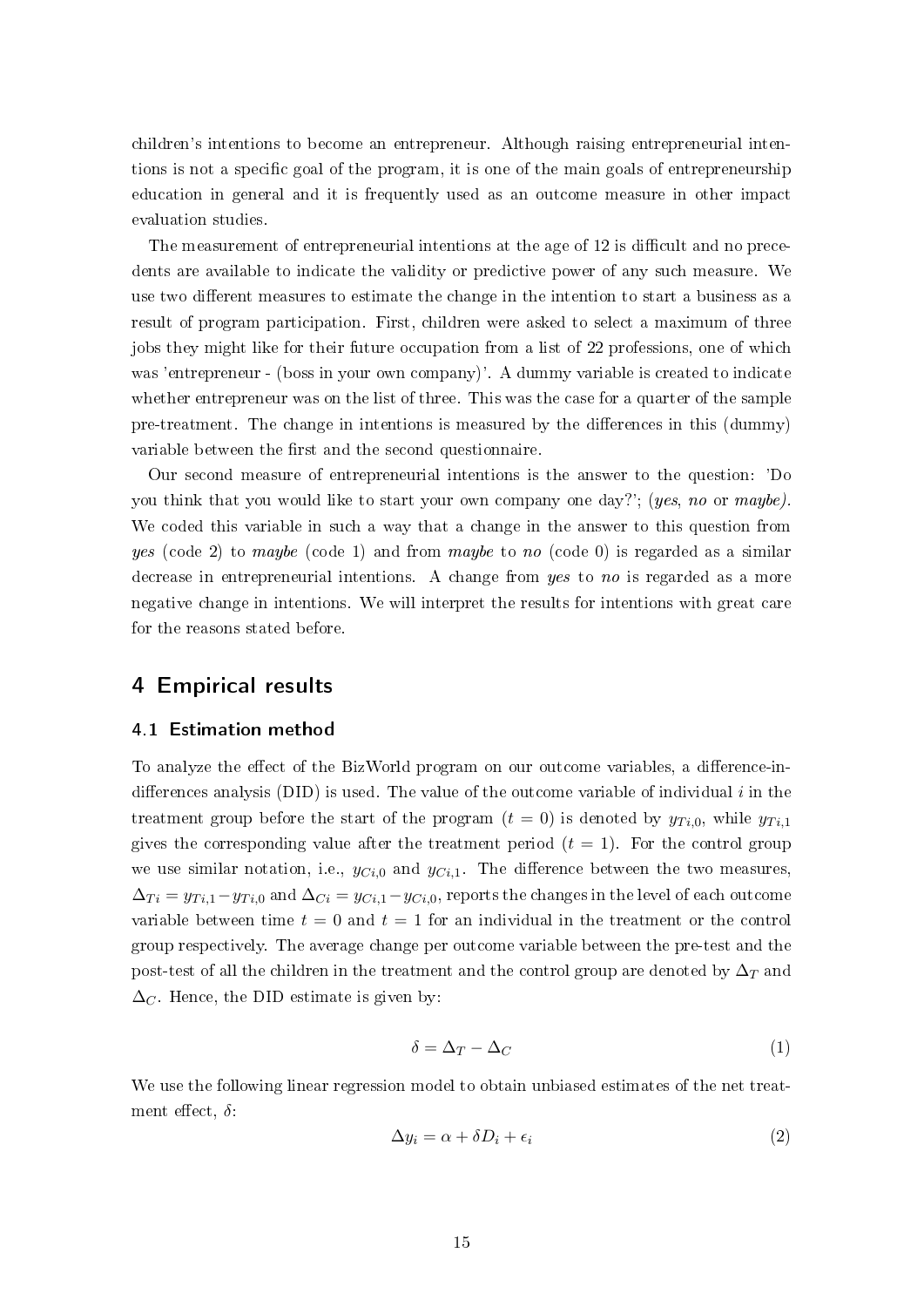|                                                                                                                                                                                            | Treatment       |                 |                              |         | Contro      |      |               |         | DID no controls |         |               | DID with controls |
|--------------------------------------------------------------------------------------------------------------------------------------------------------------------------------------------|-----------------|-----------------|------------------------------|---------|-------------|------|---------------|---------|-----------------|---------|---------------|-------------------|
|                                                                                                                                                                                            | $\widehat{\Xi}$ | $\widehat{c}$   | $\widehat{\mathbf{e}}$       |         | $\bigoplus$ | ම    | $\widehat{E}$ |         | E               |         | $\circledast$ |                   |
| Outcome variables                                                                                                                                                                          | $t = 0$         | $\frac{11}{11}$ | $\Delta_T$                   |         | $t = 0$     | <br> | $\Delta_C$    |         | $\sim$          |         | $\sim$        |                   |
| Non-cognitive entrepreneurial skills                                                                                                                                                       |                 |                 |                              |         |             |      |               |         |                 |         |               |                   |
| Self Efficacy                                                                                                                                                                              | 4.16            | 4.37            | $18***$<br>$\overline{0.21}$ | (0.025) | 4.14        | 4.22 | $0.075***$    | (0.035) | $0.149***$      | (0.049) | $0.155***$    | (0.043)           |
| Need for Achievement                                                                                                                                                                       | 4.54            | 4.78            | 45***<br>0.24                | (0.026) | 4.54        | 4.62 | $0.077***$    | (0.038) | $0.166***$      | (0.052) | $0.158***$    | (0.054)           |
| Risk Taking                                                                                                                                                                                | 4.41            | 4.62            | $0.208***$                   | (0.024) | 4.37        | 4.48 | $0.111***$    | (0.044) | $0.114**$       | (0.050) | $0.124***$    | (0.051)           |
| Social Orientation                                                                                                                                                                         | 5.06            | 5.17            | $0.108***$                   | (0.025) | 4.99        | 5.06 | $0.073**$     | (0.035) | 0.063           | (0.053) | 0.048         | (0.053)           |
| Persistence                                                                                                                                                                                | 4.89            | 4.91            | 0.026                        | (0.026) | 4.93        | 4.84 | $-0.098**$    | (0.039) | $0.105**$       | (0.050) | $0.110**$     | (0.049)           |
| Motivating                                                                                                                                                                                 | 4.87            | 5.00            | $0.132***$                   | (0.029) | 4.84        | 4.90 | 0.065         | (0.045) | 0.079           | (0.055) | 0.071         | (0.056)           |
| Analyzing                                                                                                                                                                                  | 4.23            | 4.45            | $0.223***$                   | (0.025) | 4.20        | 4.30 | $0.107***$    | (0.035) | $0.127***$      | (0.044) | $0.135***$    | (0.048)           |
| Pro-activity                                                                                                                                                                               | 4.57            | 4.70            | $0.136***$                   | (0.025) | 4.57        | 4.56 | $-0.009$      | (0.036) | $0.144***$      | (0.050) | $0.166***$    | (0.045)           |
| Creativity                                                                                                                                                                                 | 4.38            | 4.60            | $0.216***$                   | (0.029) | 4.30        | 4.45 | $0.155***$    | (0.043) | $0.096*$        | (0.052) | $0.114**$     | (0.054)           |
| Cognitive entrepreneurial skills                                                                                                                                                           | 0.75            | 0.79            | $0.040***$                   | (0.006) | 0.75        | 77.0 | $0.019**$     | (0.009) | 0.015           | (0.014) | 0.0098        | (0.013)           |
| $Ent$ repreneurial intentions                                                                                                                                                              |                 |                 |                              |         |             |      |               |         |                 |         |               |                   |
| Future job: entrepreneur $(0/1)$                                                                                                                                                           | 0.25            | 0.25            | $-0.004$                     | (0.011) | 0.28        | 0.30 | 0.023         | (0.018) | $-0.027$        | (0.025) | $-0.034$      | (0.023)           |
| Own Business $(0-2)$                                                                                                                                                                       | 1.14            | 1.05            | $-0.094***$                  | (0.015) | 1.08        | 1.15 | $0.070***$    | (0.023) | $0.134***$      | (0.031) | $0.136***$    | (0.032)           |
| Number of observations                                                                                                                                                                     | 1729            | 1729            |                              |         | 684         | 684  |               |         | 2351            |         | 2304          |                   |
| Note: The estimates in each cell come from separate regressions. Observations clustered at the class level, robust standard errors in parentheses. All regressions control for the         |                 |                 |                              |         |             |      |               |         |                 |         |               |                   |
| baseline level of the outcome variable. DID with controls includes individual characteristics: age, gender, future high school track, nationality parents, parents entrepreneurial status; |                 |                 |                              |         |             |      |               |         |                 |         |               |                   |
| school/neighborhood characteristics: class size, school denomination, avg. income per year and a year dummy for 2010/2011. */**/**/*aidicates significance at the $10\%/5\%/1\%$ -level.   |                 |                 |                              |         |             |      |               |         |                 |         |               |                   |

Table 4: Treatment effects Table 4: Treatment effects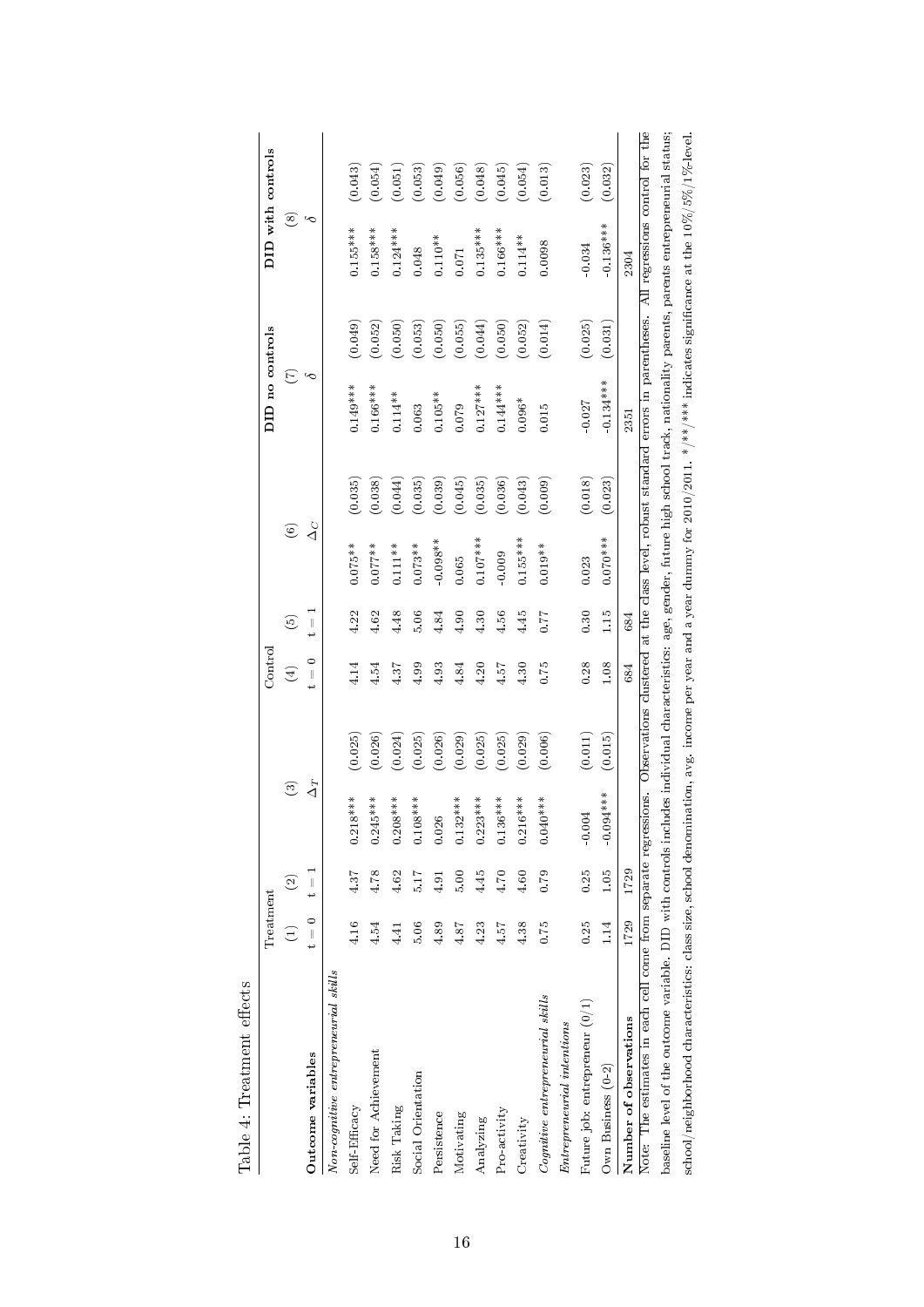Here  $\Delta y_i$  denotes the individual change in outcome variable  $y, D_i$  is a dummy variable which takes the value 1 if individual i was part of the treatment group and  $\epsilon_i$  is an error term. In all our estimations we control for the baseline level of the outcome variable to correct for a potential ceiling effect (i.e., if your initial score or skill level is high, there is less room for improvement as a result of the treatment). Furthermore, because the results for children in the same class are potentially correlated, we cluster the observations per class, to obtain estimations with robust standard errors. To confirm the robustness of the estimated coefficients from Equation  $(2)$ , we will also estimate the model with a vector of control variables  $(X_i)$  such as age, gender, parental entrepreneurial activity, etc.

#### 4.2 Main results

The results for the DID estimation of Equation (2) are shown in Table 4. The mean values for the outcome variables at  $t = 0$  and  $t = 1$  are shown for both the treatment (Columns 1 and 2) and the control group (Columns 4 and 5). Columns 7 and 8 of Table 4 show the net treatment effect,  $\delta$ , and the robust standard errors in parentheses.

#### Non-cognitive entrepreneurial skills

The results in Table 4 show that all but one of the non-cognitive skills increase significantly between  $t = 0$  and  $t = 1$  within the treatment group. The only exception is *Persistence* for which the difference is positive, but not significant. In the control group six of the non-cognitive skills change positively and significantly in the same period. Motivating and Pro-activity do not show a significant change and Persistence decreases significantly for the children in the control group. The fact that the children in the control group also develop their skills in this time frame shows that they do not spend the time that the treated children spend on the program idly. They develop their non-cognitive skills through the regular lessons offered. This emphasizes the importance of a control group in our research design.

The results for the DID analysis show that the difference in development between the treatment and the control group is positive for all non-cognitive skills. The change in these outcome variables is larger in the treatment group than the control group. The treatment effect is statistically significant for seven out of the nine skills:  $Self-Efficacy$ , Need for Achievement, Risk taking propensity, Persistence, Analyzing, Creativity and Pro-activity.<sup>21</sup> The last column (Column 8) of Table 4 shows that the treatment effects remain the same or increase slightly when we control for individual, school and neighborhood characteristics as well as the year of the data collection.<sup>22</sup>

#### Cognitive entrepreneurial skills

The estimated effect on cognitive entrepreneurial skills, or entrepreneurship knowledge, can

<sup>&</sup>lt;sup>21</sup>Note that the internal validity of the *Pro-activity* measure is low and requires careful interpretation of the results for this measure.

<sup>22</sup>See Table A3 in the Appendix for the detailed estimation results pertaining to the controls.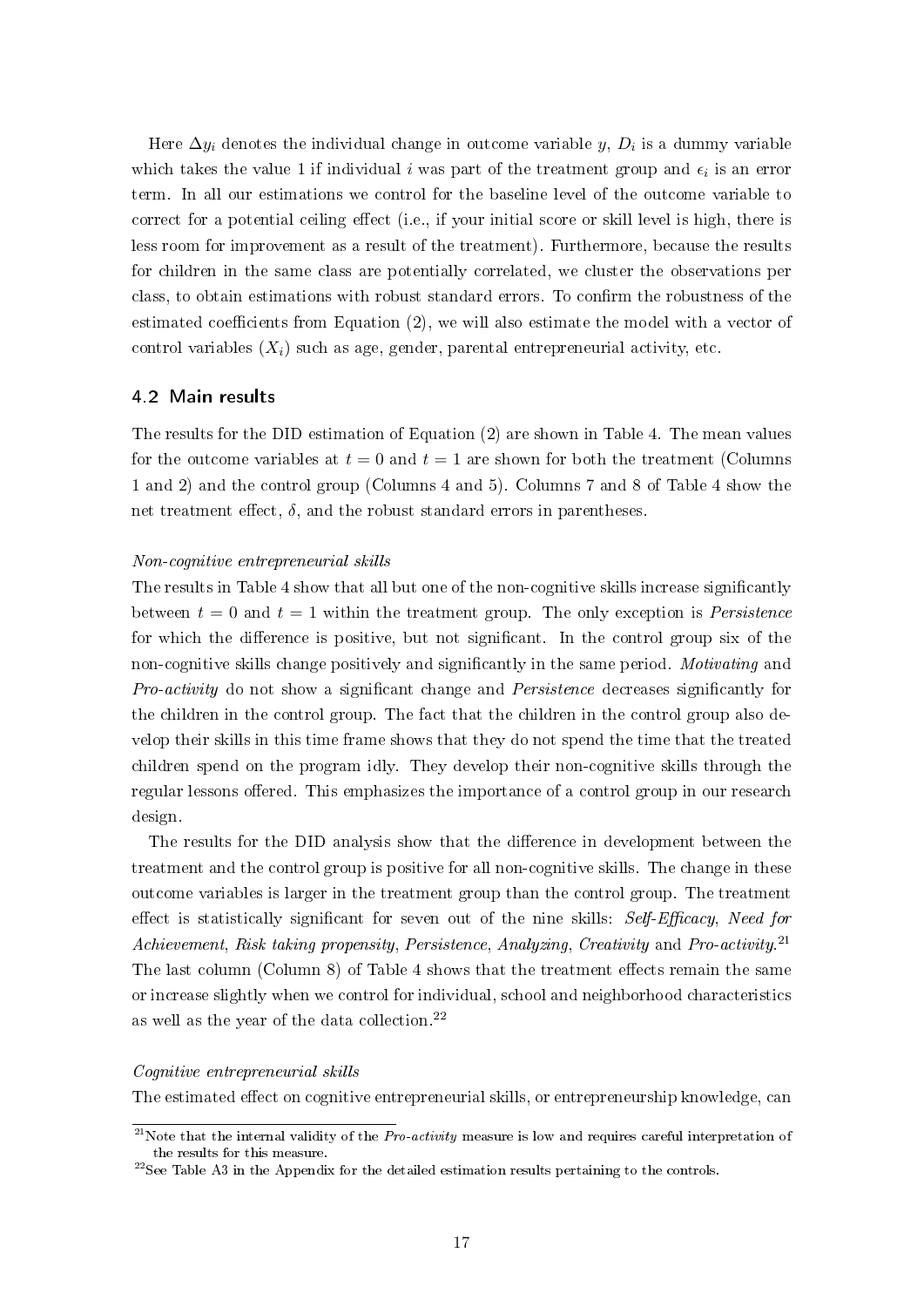also be found in Table  $4^{23}$  Both within the treatment group as well as in the control group there is a significant increase in the percentage of correct answers between  $t = 0$  and  $t = 1$ . The increase is slightly larger in the treatment than in the control group, which results in a positive, yet insignificant, estimate of the net treatment effect  $(\delta)$ . The picture remains unchanged when we include the set of control variables. Therefore, the program does not seem to have the intended effect on the development of entrepreneurship knowledge.

#### Entrepreneurial intentions

The results for the first intention measure, i.e., future job choice, show that the intention towards becoming an entrepreneur decreases slightly within the treatment group and increases slightly within the control group between  $t = 0$  and  $t = 1$ . This results in a negative though insignificant estimate of the net treatment effect. The result holds when controlling for individual, school and neighborhood characteristics.

The results from the second measure show that the intention to start a business some time in the future decreases signicantly for the children in the treatment group, whereas the children in the control group show a significant positive change in this intention. Therefore, the DID estimate for this intention measure (from both equations) is signicantly negative. Thus, in line with the results found by Oosterbeek et al.  $(2010)$ , we find that, if anything, this entrepreneurship education program has a negative effect on the intention towards becoming an entrepreneur. As mentioned before, due to the lack of validated measures of entrepreneurial intentions for children, we treat these results with caution.

#### 4.3 Robustness checks

The results from the previous section show that our findings are robust when we include a variety of individual, school and neighborhood characteristics. We perform five more robustness checks.

First, as announced, we use the initial treatment assignment as an instrument for receiving treatment and estimate the main equation by means of Instrumental Variables (IV) estimation. In doing so we test whether the switches from treatment to control group and vice versa after the initial assignment but before the start of the program, are random. The results for the IV estimation are shown in Table A6 in the Appendix.<sup>24</sup> For most of the outcome variables they are qualitatively similar to the regular DID estimates.<sup>25</sup> Based on a Hausman test for the endogeneity of regressors we cannot reject the null hypothesis of exogenous variables. This confirms that the actual treatment participation is exogenous (i.e., random).

 $^{23}$ The detailed estimation results for cognitive skills and entrepreneurial intentions are shown in Table A2 in the Appendix.

<sup>&</sup>lt;sup>24</sup>The F-statistic of the first-stage is 12.37 (p-value: 0.00), which is above the generally accepted rule of thumb (of 10) for instrument quality.

<sup>&</sup>lt;sup>25</sup>The treatment effects remain significant only for two out of the seven non-cognitive skills that showed a significant effect in the original estimation, probably due to the lack of precision (i.e., increased standard errors) associated with IV.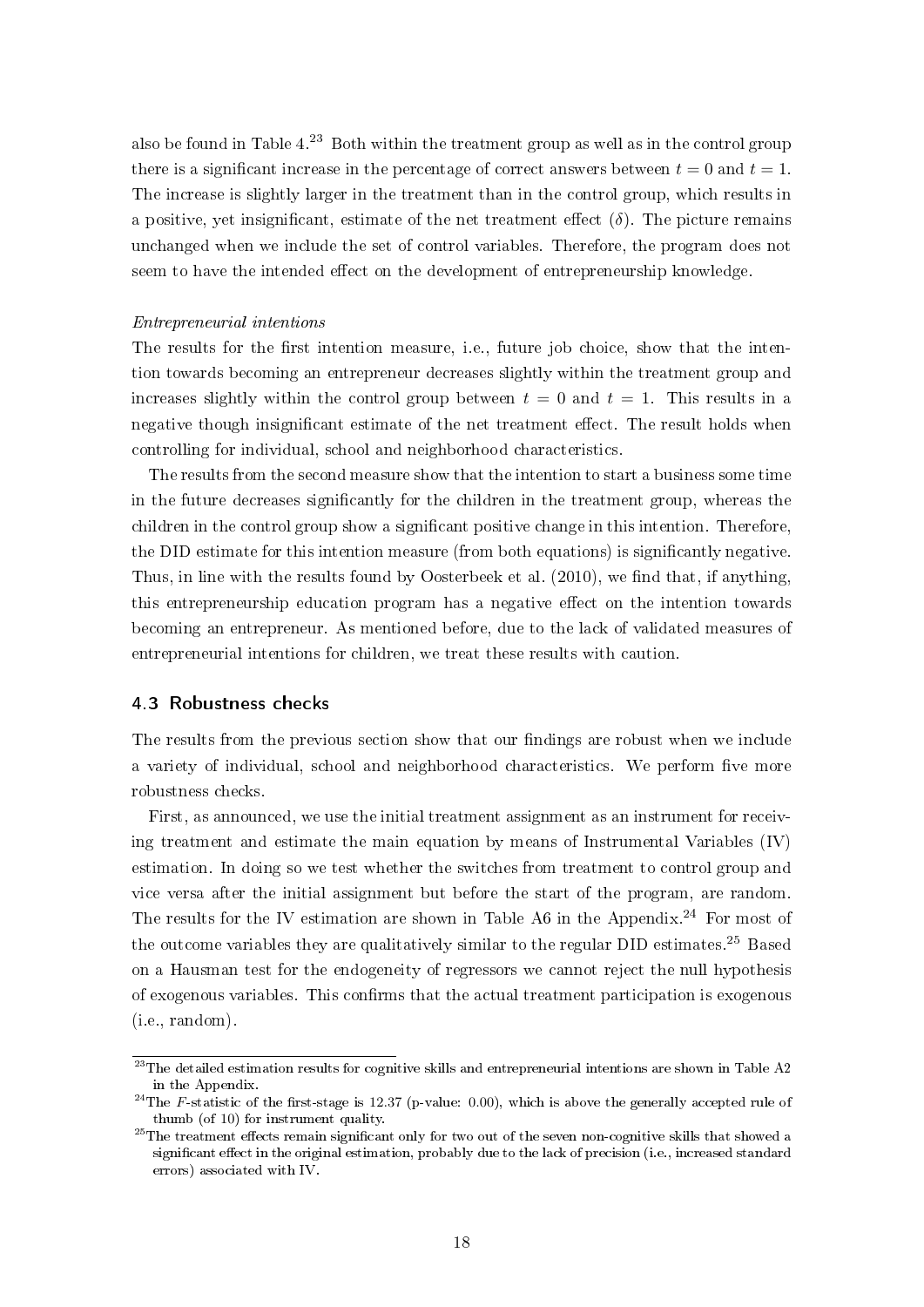A second robustness check indicates that it is unlikely that our results are influenced by a possible appreciation bias. For example, if the children are very enthusiastic about the program, we might be measuring the children's sheer appreciation of the program instead of actual learning. However, we measure a low positive correlation coefficient between the grade the children assigned to the education program (on a scale of 1-10) to express their appreciation of it, and their skill development, i.e., between 0.05 and 0.13.

Third, we rule out that the effects measured are only very short term and temporary. To this end, we measure if the impact of the time elapsed between the program and the completion of the second questionnaire on our outcome variables is negative. Time elapsed is (imperfectly) measured as the number of days between the start of the program and the day we received the second questionnaire (36 days on average, varying from 13 to 70 days, std. dev. 15 days, while the duration of the program itself was approximately two weeks on average).<sup>26</sup> Evidently, this test only includes the treatment and not the control group. We find that the time elapsed between the education program and the post-test questionnaire does not change our main results.<sup>27</sup>

Fourth, we establish that the (significant) results remain significant when we cluster observations at the school  $(n=63)$  instead of at the class level  $(n=118)$ . Although the children, and in some cases also the teacher, change from one school year to another, one could argue that the observations per school are potentially correlated. The results of these estimations are the same and are shown in Table A4 and A5 in the Appendix.

Fifth, we try to rule out that the treatment effect is driven by the teamwork component of the program rather than the actual entrepreneurship character of it. To this end, we add several team characteristics, such as the mean and the variance of the initial skills (at the team level), to our estimation equations. None of these characteristics turn out to be important in the development of individual cognitive or non-cognitive entrepreneurial skills, nor for the development or changes in entrepreneurial intentions. This test rules out, to some extent, that any sort of program where teams are formed would have established the same learning effects.

#### 4.4 Heterogeneous treatment effects

As a starting point for our analysis of heterogeneous treatment effects we consider the detailed results of our DID estimation (see Tables A2 and A3 in the Appendix) and focus on the control variables that have a signicant impact on the outcome variables. For example, the development of cognitive and some non-cognitive entrepreneurial skills are distinct for males and females. For all independent variables that apparently move the intercept, we test whether they are also associated with heterogeneity in effect sizes. In particular, we considered interactions with gender, age, intended high school track, school denomination, year (2010 versus 2011 or both) and the average income in the school's area.

 $26$ Unfortunately this detailed information was only available for the 2011 sample.

<sup>&</sup>lt;sup>27</sup>We only find a significant negative time effect on the development of Social orientation (p-value: 0.02), which was not significant in our initial estimation.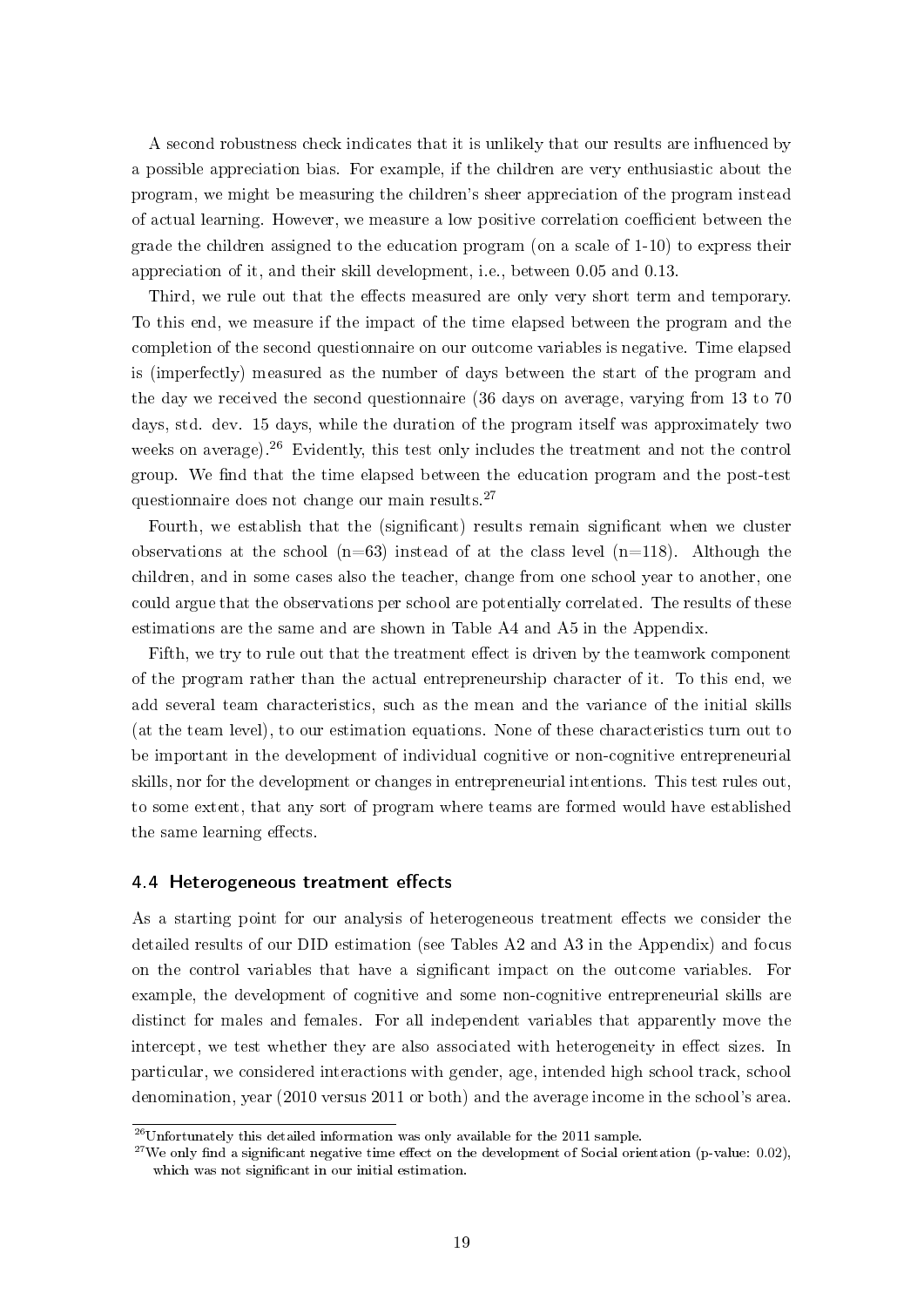A few results are noteworthy and indeed show some heterogeneous effects across groups.

Using the model developed by von Graevenitz et al. (2010), we test whether the change in intention was moderated by a person's entrepreneurial ability. This turned out not to be the case: the change in entrepreneurial intentions due to treatment is the same for children with high and low pre-treatment entrepreneurial ability. We also test the proposition by von Graevenitz et al. (2010) that the decision to become an entrepreneur becomes more defined after the program, i.e., that the variance in the responses (for business ownership intentions) is larger after the program than before. However, the results do not support this proposition either. Thus, we find little evidence of sorting.

Interestingly, the treatment effect (on self-efficacy, creativity and entrepreneurial intentions) for children whose school participated in the program in consecutive years (i.e., where the pupils participated as buyers in the previous school year) is significantly larger. This result could indicate that the impact of the program is larger when the exposure to the program was repeated, though it could also be due to self-selection in the previous year.

Additionally, we looked at the possible effect of some variation in the treatment, like being member of the winning team, or the size of the team, on the change in outcome variables (thus excluding the control group from the sample). One could argue that those children that were part of the winning team put in more effort and therefore learned more. Indeed, we find a significantly positive effect on the development of Pro-activity, Self $efficacy$  and the intention to start a business for the children that were member of the winning team. The development of entrepreneurship knowledge, though, is unaffected by being part of the winning team.

Most of the teams consist of five or six children, but team size can vary between four and seven members per team. Despite the greater likelihood of free riding in bigger teams, possibly leading to less active participation, we do not find smaller learning effects for larger teams, nor does team size affect entrepreneurial intentions.

Finally, we establish some heterogeneous treatment effects for the different positions within the team. Most notably, the children performing the roles of General Manager or Financial Director seem to develop their non-cognitive skills the most. However, we cannot claim these differences in treatment effects to be causal since the assignment to these roles was not random, but based on the teacher's selection.

All in all, because we find almost no heterogeneities in treatment effects, we conclude that the effects we establish hold by and large across the board.

## 5 Conclusion

Given the key role entrepreneurial activity has in fostering economic growth and innovation the evaluation of measures that may stimulate successful entrepreneurship is of high interest to both academics and practitioners alike. One evident measure that is used world wide and thus worth investigating concerns entrepreneurship education programs. The evaluation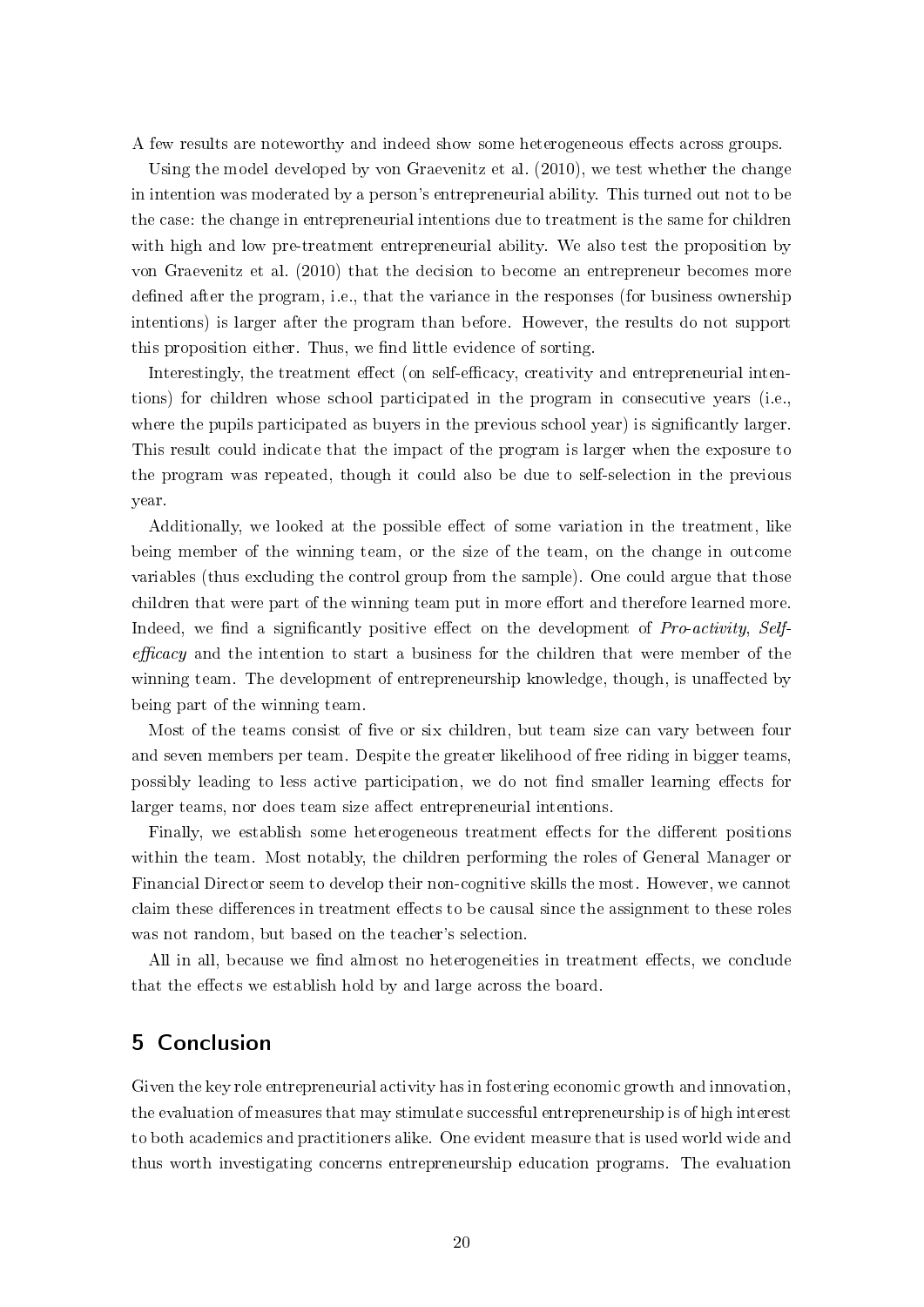studies that have been performed so far only find modest effects at most. This seems to suggest that these programs are ineffective as a policy tool to promote entrepreneurial intentions or competencies.

However, the focus up till now has been on entrepreneurship programs targeted at adolescents in secondary or higher education. The insignificant effects found there may well be due to the fact that entrepreneurial skills are more easily developed earlier in life or because the returns to training programs later in life depend on investments in entrepreneurial skills made earlier. In fact, the model of skill formation introduced by Cunha and Heckman (2007) emphasizes such dynamic spill-over effects. In this model cognitive and noncognitive skills are developed during different stages in life, where the skills learned during one period in life (e.g. at primary school) augment the benefits of investments in these competencies in subsequent periods (e.g. at high school or university). Early investments in skills may thus be particularly effective in the long run.

In view of the potential importance of *early* educational investments, we evaluate the immediate (short term) effect of entrepreneurship education on the development of cognitive and non-cognitive entrepreneurial skills of children aged 11-12. We also consider the program's impact on entrepreneurial intentions. By using a randomized field experiment we are able to obtain unbiased estimates. Our main finding indicates that the program has the intended effect; pupils in the treatment group develop their non-cognitive entrepreneurial skills signicantly stronger than those in the control group. In particular, they increase their Self-efficacy, Need for achievement, Risk taking propensity and Analyzing skills to a larger extent. Furthermore, they become more Persistent, Pro-active and Creative, even when controlling for a wide variety of individual and school characteristics. Cognitive entrepreneurial skills are unaffected by the program though. Our results on entrepreneurial intentions suggest that, if anything, the program has a negative effect on the children's intention to start their own business. As mentioned before, we interpret these findings with caution because measuring entrepreneurial intentions of children at the age of 11 or 12 is difficult. Since the moment to choose an occupation is still very remote for them. they may not directly link participation in this program to their future career path.

The size of the treatment effects we find are substantial. For instance, children in our treatment group show a signicant increase in Creativity of 1.6% compared to the control group (i.e., a DID of 0.114 on a scale from  $1 - 7$ ). Self efficacy, Risk taking and Need for Achievement increase by  $2.2\%$ ,  $1.8\%$  and  $2.3\%$ , respectively. These effect sizes are comparable to being eligible to move up one track level in entering high school (from the base line of pre-vocational secondary education to senior general secondary education).<sup>28</sup>

The program evaluated in our study takes five days and has a significant and quite substantial positive effect on the development of non-cognitive entrepreneurial skills. The program aimed at college students evaluated by Oosterbeek et al. (2010) is more involved in both time and costs and has no discernible effect on entrepreneurial skills development. Together these findings suggest that it is more efficient to invest in the development of

<sup>&</sup>lt;sup>28</sup>This conclusion follows from a DID estimation using standardized (outcome and explanatory) variables.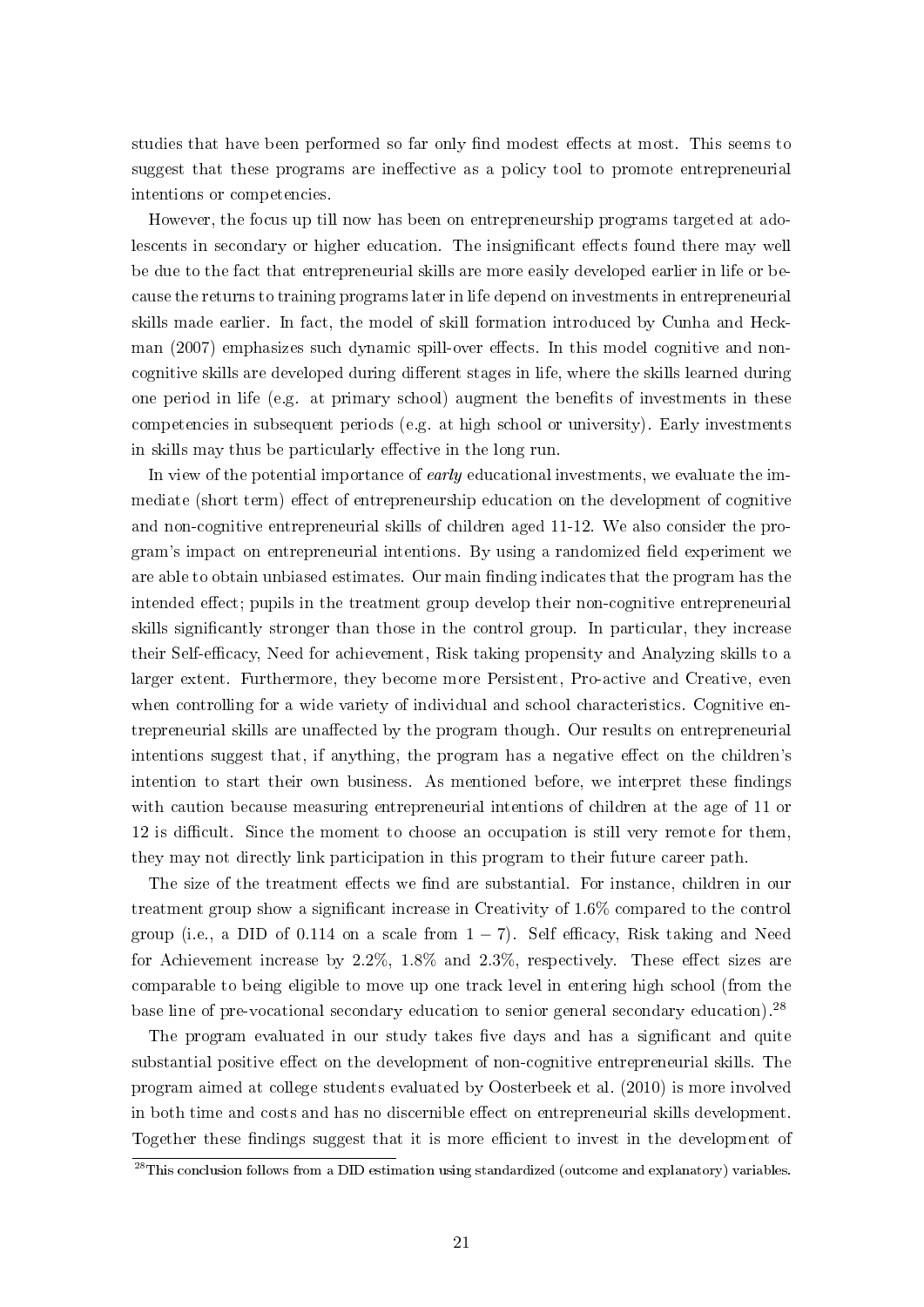entrepreneurial skills of children instead of adolescents; the immediate impact on noncognitive entrepreneurial skills is larger for the former group. Moreover, as mentioned above, the skills formation literature inspired by Cunha and Heckman (2007) strongly suggests that there are important dynamic spill-over effects in the development of skills over time. It may therefore be likely that the effects of entrepreneurship programs in tertiary education will become larger among people who participated in these programs at a younger age. It thus appears that entrepreneurial skills are best developed already at an early age.

Obviously there are some important caveats to this tentative conclusion. We only evaluate one specific early entrepreneurship program and Oosterbeek et al. (2010) evaluate only one specific program aimed at college students. It may well be the case that results for other programs are different. Moreover, our sample is limited to primary schools in the Netherlands that chose to participate in the program. As these schools may have a certain (positive) predisposition towards entrepreneurship education, the results found in this study are not necessarily valid if the program would be compulsory for all primary schools in the Netherlands, or beyond. Third, our study is almost silent about the precise driving force behind our results, i.e., whether it is the content of the educational program, the competitive game or something else. Finally, we do not have data on the long term effects of early entrepreneurship education, so we do not know whether the model of skill formation indeed holds for the development of entrepreneurial skills as well. Unfortunately, we will not be able to use the current sample of children for that purpose. In our design all children eventually participated in the program. Because we did not consider it ethical to exclude children from participating in the program, we had to give up our control group for further research by allowing them to participate after they had filled out both our questionnaires.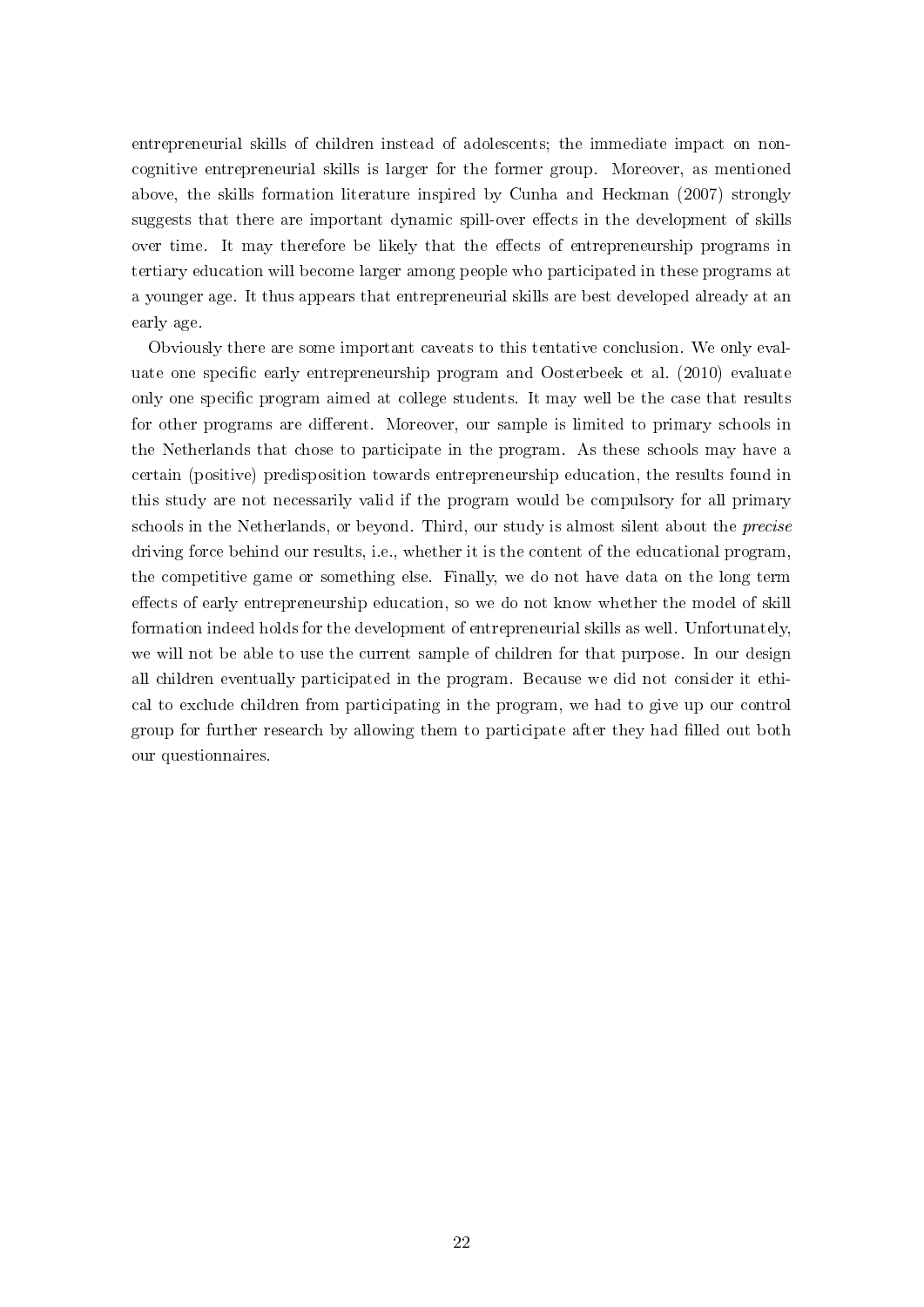## References

- Barbaranelli, C., G.V. Caprara, A. Rabasca, and C. Pastorelli, "A questionnaire for measuring the Big Five in late childhood," Personality and Individual Differences,  $2003, 34(4), 645-664.$
- Begley, T.M. and D.P. Boyd, "Psychological characteristics associated with performence in entrepreneurial firms and smaller businesses<sup>\*</sup> 1," Journal of Business Ventur $ing, 1987, 2(1), 79-93.$
- Borghans, L., A.L. Duckworth, J.J. Heckman, and B. Ter Weel, "The Economics and Psychology of Cognitive and Non-Cognitive Traits," Journal of Human Resources,  $2008, 43(4), 972-1059.$
- Caliendo, M., F. Fossen, and A. Kritikos, "The impact of risk attitudes on entrepreneurial survival," Journal of Economic Behavior  $\mathscr B$  Organization, 2010, 76 (1), 4563.
- Cunha, F. and J. Heckman, "The technology of skill formation," The American Economic Review,  $2007, 97(2), 31-47$ .
- $\equiv$  and J.J. Heckman, "Formulating, identifying and estimating the technology of cognitive and noncognitive skill formation," Journal of Human Resources, 2008,  $43$  (4), 738-782.
- $\mu$ ,  $\mu$ , and S.M. Schennach, "Estimating the technology of cognitive and noncognitive skill formation,"  $Econometrica$ , 2010, 78 (3), 883-931.
- Davidsson, P. and B. Honig, "The role of social and human capital among nascent entrepreneurs," Journal of Business Venturing, 2003, 18  $(3)$ , 301-331.
- EU, Entrepreneurship education in Europe: forstering entrepreneurial mindsets through education and learning.." in "Final Proceedings of the Conference on Entrepreneurship Education in Oslo" 2006.
- Fairlie, R.W., D. Karlan, and J. Zinman, "Behind the GATE Experiment: Evidence on Effects of and Rationales for Subsidized Entrepreneurship Training," NBER Working Papers, 2012.
- Gensowski, M., J. Heckman, and P. Savelyev. "The Effects of Education, Personality, and IQ on Earnings of High-Ability Men," Unpublished Manuscript, 2011.
- Hartog, J., M. Van Praag, and J. Van Der Sluis, "If you are so smart, why aren't you an entrepreneur? Returns to cognitive and social ability: Entrepreneurs versus employees," Journal of Economics & Management Strategy, 2010, 19 (4), 947–989.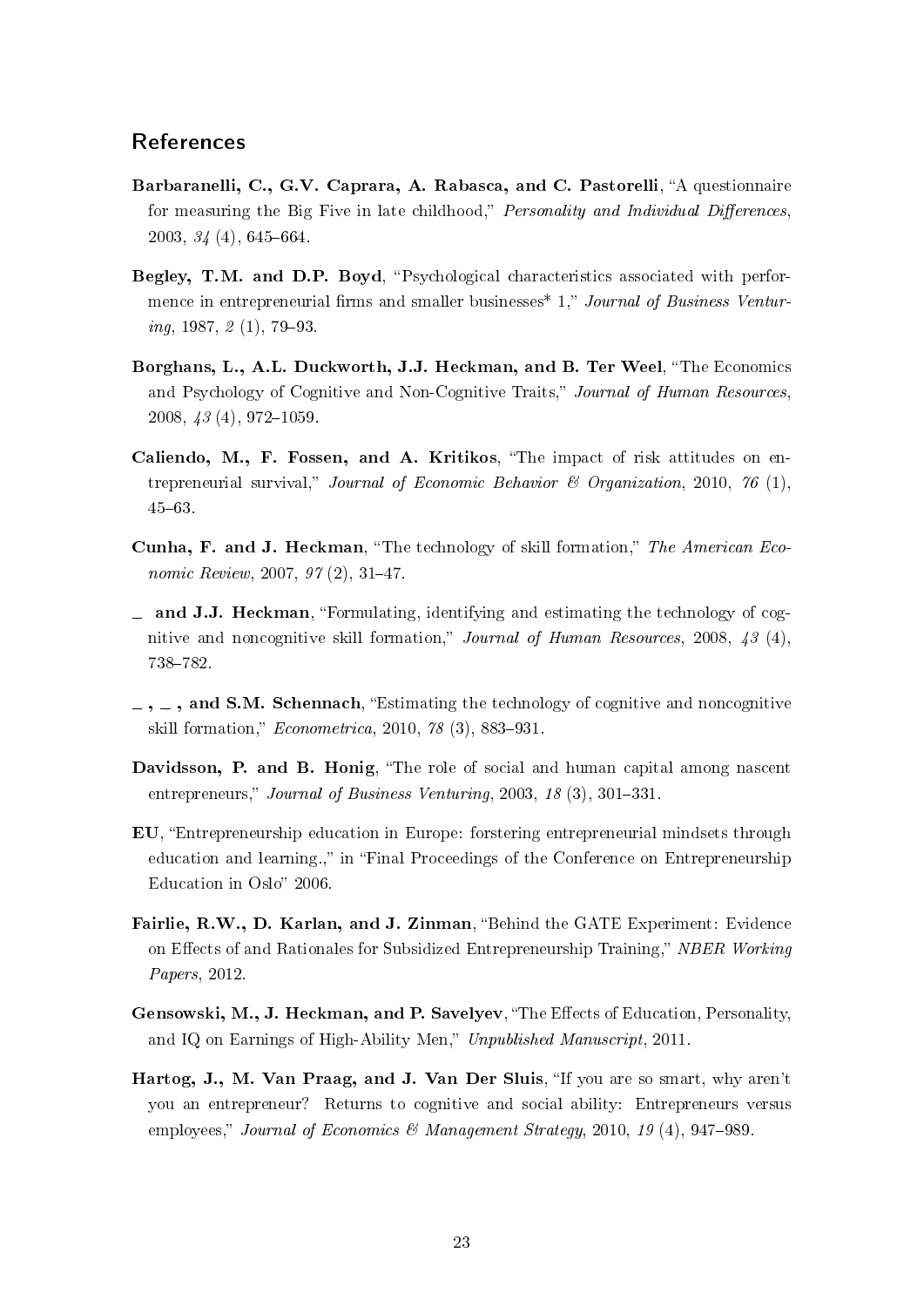- Heckman, J.J., J.J. Hsse, and Y. Rubinstein, "The GED is a mixed signal: The effect of cognitive and non-cognitive skills on human capital and labor market outcomes," Unpublished Manuscript, 2000.
- Hoogendoorn, S., H. Oosterbeek, and C.M. Praag, "The impact of gender diversity on the performance of business teams: Evidence from a field experiment," Tinbergen *Institute Discussion Paper*, 2011, pp.  $1-31$ .
- Hornaday, J.A. and J. Aboud, "Characteristics of successful entrepreneurs," Personnel  $psychology, 1971, 24 (2), 141-153.$
- Karlan, D. and M. Valdivia, "Teaching entrepreneurship: Impact of business training on microfinance clients and institutions," Review of Economics and Statistics, 2011, 93  $(2), 510-527.$
- Knudsen, E.I., J.J. Heckman, J.L. Cameron, and J.P. Shonkoff, "Economic, neurobiological, and behavioral perspectives on building Americas future workforce," Proceedings of the National Academy of Sciences,  $2006, 103 (27), 10155-10162$ .
- McClelland, D.C., "N achievement and entrepreneurship: A longitudinal study," Journal of Personality and Social Psychology,  $1965, 1(4), 389-392$ .
- McCrae, R.R., P.T. Costa, A. Terracciano, W.D. Parker, C.J. Mills, F. De Fruyt, and I. Mervielde, "Personality Trait Development From Age 12 to Age 18: Longitudinal, Cross-Sectional, and Cross-Cultural Analyses," Journal of Personality and Social Psychology,  $2002, 83$  (6),  $1456-1468$ .
- Oosterbeek, H., M. van Praag, and A. Ijsselstein, The impact of entrepreneurship education on entrepreneurship skills and motivation," European Economic Review, 2010,  $54(3), 442 - 454.$
- Parker, S.C., The economics of entrepreneurship, Cambridge University Press, 2009.
- Peterman, N.E. and J. Kennedy, "Enterprise education: Influencing students perceptions of entrepreneurship," Entrepreneurship Theory and Practice, 2003, 28 (2), 129-144.
- Pfeiffer, F. and K. Reuss, "Age-dependent skill formation and returns to education," Labour Economics, 2008, 15 $(4)$ , 631-646.
- Shane, S.A., A general theory of entrepreneurship: The individual-opportunity nexus, Edward Elgar Pub, 2003.
- Souitaris, V., S. Zerbinati, and A. Al-Laham, "Do entrepreneurship programmes raise entrepreneurial intention of science and engineering students? The effect of learning, inspiration and resources," Journal of Business Venturing, 2007, 22 (4), 566–591.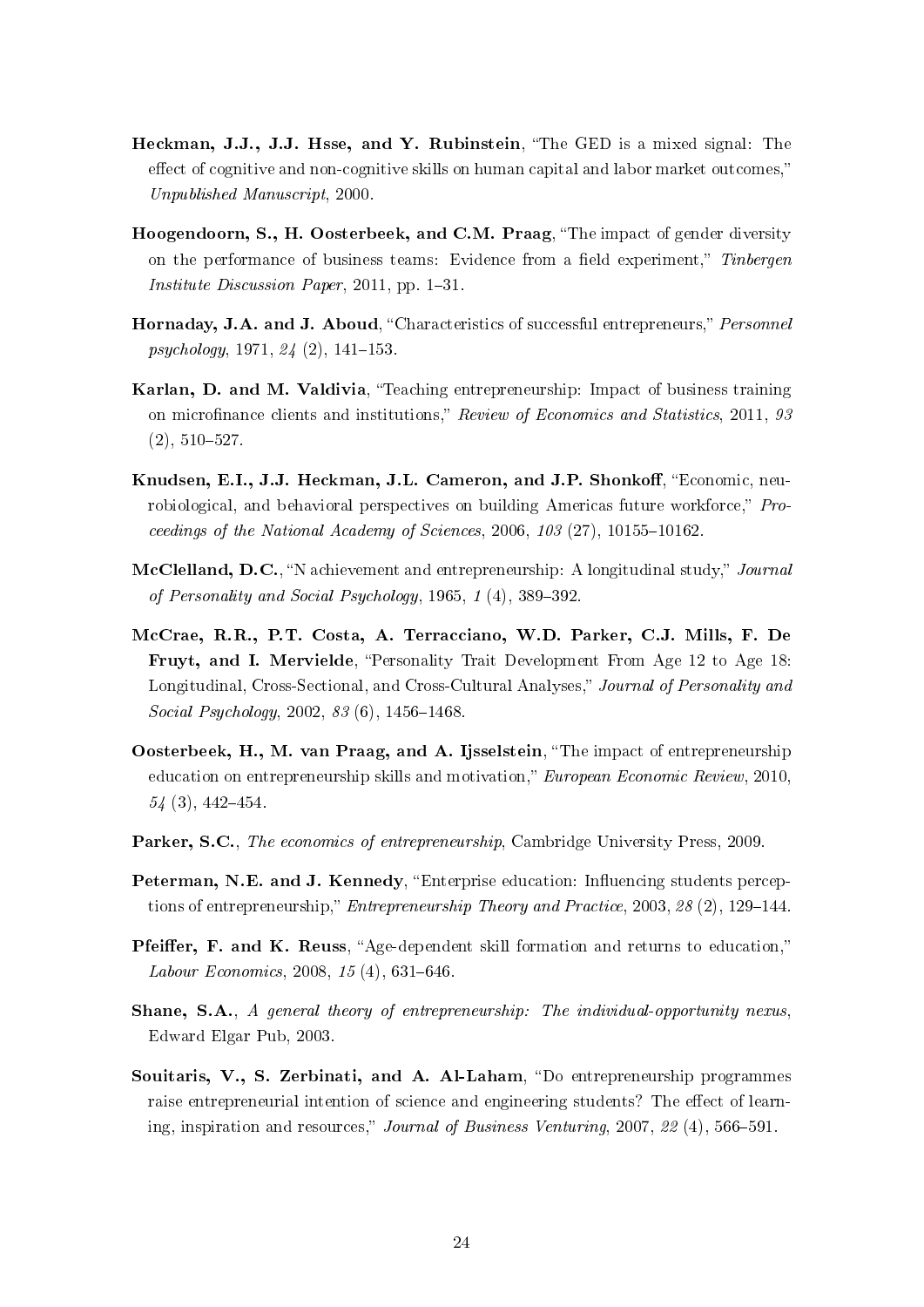- Unger, J.M., A. Rauch, M. Frese, and N. Rosenbusch, "Human capital and entrepreneurial success: A meta-analytical review," Journal of Business Venturing, 2011,  $26(3), 341-358.$
- von Graevenitz, G., D. Harhoff, and R. Weber, "The effects of entrepreneurship education," Journal of Economic Behavior & Organization, 2010, 76 (1), 90-112.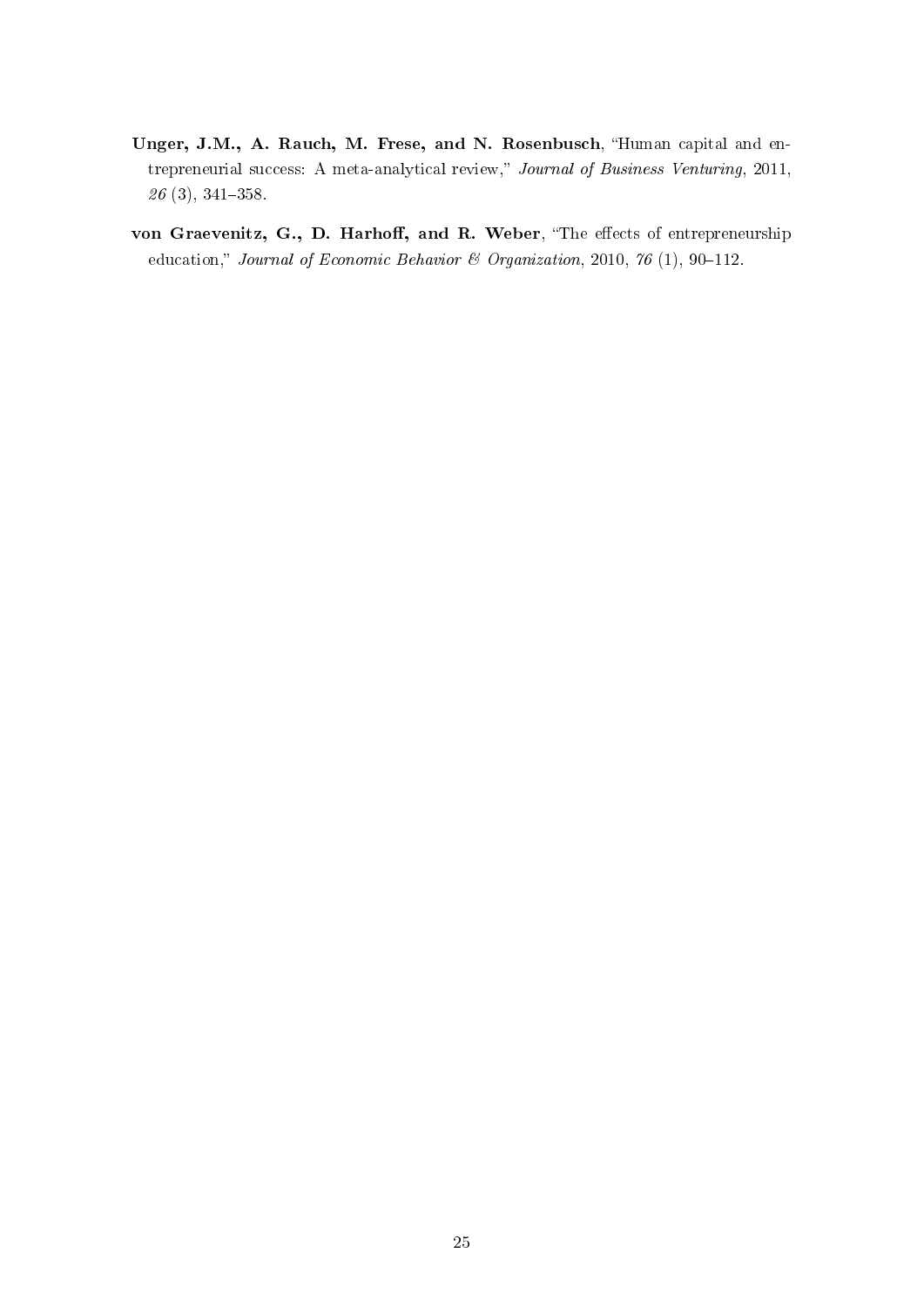## Appendix

|               | TWOIC III, COMMOGIVION OF CHANGED HIGHING WILD DONE WOLDER YOULD |         |
|---------------|------------------------------------------------------------------|---------|
| $\#$ schools  | 1 year                                                           | 2 years |
| 1 class       | 29                                                               |         |
| 2 classes     |                                                                  |         |
| $> 2$ classes |                                                                  |         |

Table A1: Composition of classes within the schools across years

Table A2: Treatment effects Cognitive skills and Intentions (detailed)

|                                        | <i>Entrepreneurial intentions</i> |               |                                  |
|----------------------------------------|-----------------------------------|---------------|----------------------------------|
| Δ                                      | Future job: entrepreneur          | Own Business  | Cognitive entrepreneurial skills |
| Treatment effect $(\delta)$            | $-0.03(0.02)$                     | $-0.14(0.03)$ | 0.01(0.01)                       |
| Background (individual)                |                                   |               |                                  |
| Female                                 | $-0.08(0.02)$                     | $-0.08(0.02)$ | 0.02(0.01)                       |
| Age $(t=0)$                            | $-0.02(0.01)$                     | $-0.02(0.02)$ | $-0.006(0.01)$                   |
| Parents both not dutch                 | $-0.03(0.02)$                     | $-0.02(0.03)$ | $-0.03(0.01)$                    |
| Mother entrepreneur                    | 0.05(0.03)                        | 0.10(0.04)    | 0.01(0.02)                       |
| Father entrepreneur                    | 0.08(0.02)                        | 0.16(0.03)    | $-0.01(0.01)$                    |
| Intention level at $t=0$               | $-0.58(0.02)$                     | $-0.56(0.02)$ |                                  |
| Cognitive skill level at $t=0$         |                                   |               | $-0.72(0.03)$                    |
| High school:                           |                                   |               |                                  |
| Pre-University                         | 0.09(0.03)                        | 0.06(0.03)    | 0.16(0.01)                       |
| Pre-Uni and senior general             | 0.05(0.03)                        | 0.08(0.03)    | 0.14(0.01)                       |
| Senior general secondary               | 0.05(0.03)                        | 0.002(0.04)   | 0.09(0.01)                       |
| Pre-vocational and senior general      | 0.04(0.03)                        | 0.06(0.03)    | 0.09(0.02)                       |
| Background (school)                    |                                   |               |                                  |
| Class size                             | $-0.0006(0.00)$                   | 0.004(0.00)   | 0.001(0.00)                      |
| Avg. income per year (x $\in$ 1000, -) | $-0.002(0.00)$                    | 0.003(0.00)   | 0.001(0.00)                      |
| Protestant                             | $-0.007(0.02)$                    | $-0.03(0.03)$ | 0.02(0.02)                       |
| Roman Catholic                         | $-0.03(0.02)$                     | $-0.03(0.03)$ | 0.01(0.02)                       |
| Religion other                         | 0.08(0.05)                        | 0.05(0.06)    | 0.01(0.03)                       |
| Year dummy $(1 = 2010/0 = 2011)$       | 0.01(0.02)                        | $-0.02(0.03)$ | $-0.006(0.01)$                   |
| cons                                   | 0.43(0.18)                        | 0.74(0.23)    | 0.50(0.10)                       |
| Number of observations                 | 2360                              | 2354          | 2141                             |

Robust standard errors in parentheses. Observations clustered at the class level.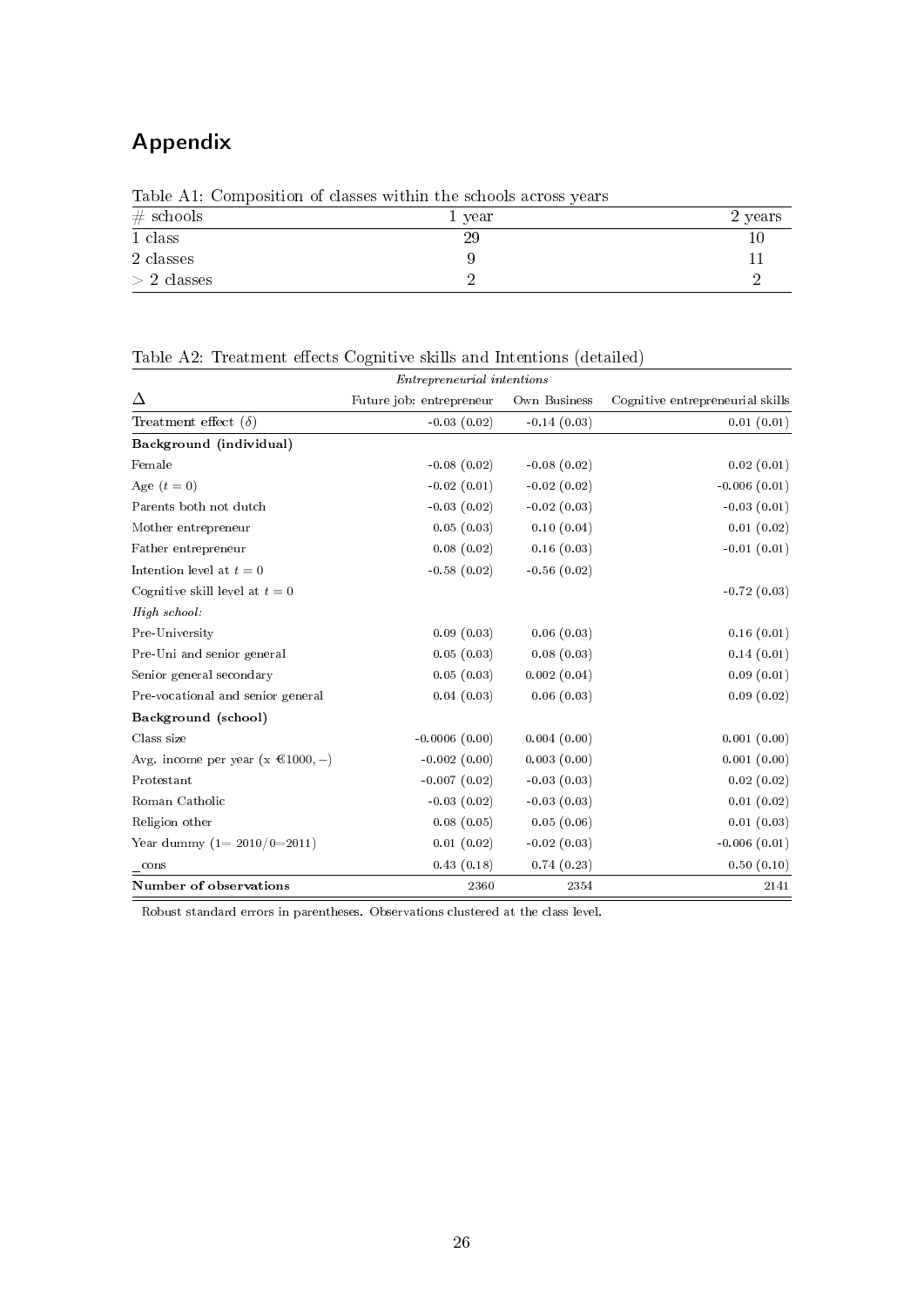| Table A3: Treatment effects Non-cognitive skill |                 | Is (detailed                    |                |                |               |                 |                |               |               |
|-------------------------------------------------|-----------------|---------------------------------|----------------|----------------|---------------|-----------------|----------------|---------------|---------------|
|                                                 | Motivating      | Analyzing                       | Pro-activity   | Creativity     | Self efficacy | Need for Ach    | Risk taking    | Social orient | Persistence   |
| Treatment effect $(\delta)$                     | 0.07(0.06)      | 0.14(0.05)                      | (0.17(0.04))   | 0.11(0.05)     | 0.16(0.04)    | 0.16(0.05)      | 0.12(0.05)     | 0.048(0.05)   | 0.11(0.05)    |
| Background (individual)                         |                 |                                 |                |                |               |                 |                |               |               |
| Female                                          | 0.07(0.04)      | $-0.08(0.03)$                   | 0.004(0.04)    | 0.06(0.05)     | $-0.07(0.04)$ | $-0.10(0.04)$   | $-0.12(0.04)$  | 0.11(0.04)    | 0.08(0.03)    |
| Age $(t = 0)$                                   | 0.03(0.04)      | 0.03(0.03)                      | 0.01(0.03)     | 0.02(0.04)     | 0.02(0.03)    | $-0.02(0.03)$   | 0.005(0.03)    | $-0.02(0.03)$ | 0.06(0.03)    |
| Parents both not dutch                          | 0.05(0.06)      | 0.02(0.06)                      | $-0.02(0.05)$  | $-0.05(0.06)$  | 0.05(0.05)    | 0.04(0.06)      | $-0.06(0.06)$  | $-0.05(0.06)$ | 0.06(0.05)    |
| Mother entrepreneur                             | $-0.08(0.10)$   | 0.02(0.07)                      | 0.08(0.06)     | 0.11(0.08)     | 0.05(0.07)    | 0.05(0.06)      | 0.05(0.08)     | 0.03(0.07)    | 0.03(0.07)    |
| Father entrepreneur                             | (0.01)(0.07)    | 0.02(0.05)                      | 0.04(0.04)     | 0.03(0.06)     | $-0.01(0.05)$ | 0.14(0.05)      | 0.02(0.06)     | 0.008(0.05)   | 0.03(0.05)    |
| Skill level at $t=0$                            | 0.45(0.02)      | $-0.45(0.02)$                   | 0.43(0.02)     | $-0.42(0.02)$  | $-0.43(0.02)$ | $-0.37(0.02)$   | $-0.38(0.02)$  | $-0.41(0.02)$ | $-0.43(0.02)$ |
| High school:                                    |                 |                                 |                |                |               |                 |                |               |               |
| Pre-University                                  | 0.26(0.07)      | (10.07)                         | 0.33(0.06)     | 0.39(0.07)     | 0.28(0.06)    | 0.27(0.07)      | 0.05(0.07)     | 0.09(0.05)    | 0.29(0.06)    |
| Pre-Uni and senior general                      | 0.26(0.07)      | 0.35(0.06)                      | 0.21(0.06)     | 0.34(0.07)     | 0.15(0.06)    | 0.26(0.06)      | 0.16(0.07)     | 0.13(0.06)    | 0.24(0.06)    |
| Senior general secondary                        | 0.23(0.07)      | 3(0.07)<br>$\overline{1}$       | 0.19(0.07)     | 0.23(0.08)     | 0.15(0.07)    | 0.13(0.06)      | 0.02(0.07)     | 0.10(0.06)    | 0.10(0.07)    |
| Pre-vocational and senior general               | 0.25(0.07)      | (0.04)(0.07)                    | 0.04(0.07)     | 0.10(0.08)     | 0.05(0.07)    | 0.08(0.07)      | 0.12(0.07)     | 0.01(0.06)    | 0.18(0.06)    |
| Background (school)                             |                 |                                 |                |                |               |                 |                |               |               |
| Class size                                      | $-0.002(0.01)$  | 0.004(0.01)                     | $-0.007(0.00)$ | $-0.003(0.01)$ | $-0.01(0.01)$ | $-0.0008(0.01)$ | $-0.005(0.00)$ | 0.0005(0.01)  | 0.002(0.01)   |
| Avg. income per year (x $\in$ 1000, -)          | 0.006(0.01)     | $-0.0008(0.01)$                 | 0.003(0.00)    | 0.005(0.01)    | 0.003(0.01)   | 0.003(0.01)     | 0.005(0.00)    | 0.006(0.01)   | 0.006(0.01)   |
| Protestant                                      | 0.03(0.06)      | $-0.02(0.05)$                   | 0.08(0.05)     | 0.005(0.06)    | $-0.04(0.05)$ | $-0.03(0.06)$   | $-0.04(0.05)$  | $-0.06(0.06)$ | $-0.07(0.05)$ |
| Roman Catholic                                  | 0.10(0.06)      | 0.02(0.05)                      | 0.03(0.05)     | 0.009(0.06)    | 0.01(0.06)    | 0.02(0.06)      | 0.03(0.05)     | 0.005(0.06)   | 0.08(0.05)    |
| Religion other                                  | 0.20(0.09)      | 0.07(0.13)                      | 0.25(0.10)     | 0.12(0.11)     | 0.27(0.08)    | 0.05(0.09)      | 0.14(0.09)     | (60.07, 0.00) | 0.08(0.08)    |
| Year dummy $(1 = 2010/0 = 2011)$                | 0.0005(0.05)    | $-0.002(0.04)$                  | 0.04(0.04)     | $-0.01(0.05)$  | 0.08(0.05)    | $-0.02(0.05)$   | (0.0007(0.04)) | $-0.03(0.05)$ | 0.006(0.05)   |
| $=$ cons                                        | 1.56(0.50)      | 1.38(0.42)                      | 1.66(0.44)     | 1.72(0.51)     | 1.60(0.44)    | 1.85(0.42)      | 1.85(0.40)     | 2.19(0.40)    | 1.02(0.44)    |
| Number of observations                          | 2302            | 2304                            | 2303           | 2297           | 2304          | 2304            | 2304           | 2304          | 2304          |
| $\frac{1}{2}$                                   | $\tilde{\zeta}$ | $\frac{1}{2}$<br>$\overline{a}$ | $\overline{a}$ |                |               |                 |                |               |               |

Robust standard errors in parentheses. Observations clustered at the class level. Robust standard errors in parentheses. Observations clustered at the class level.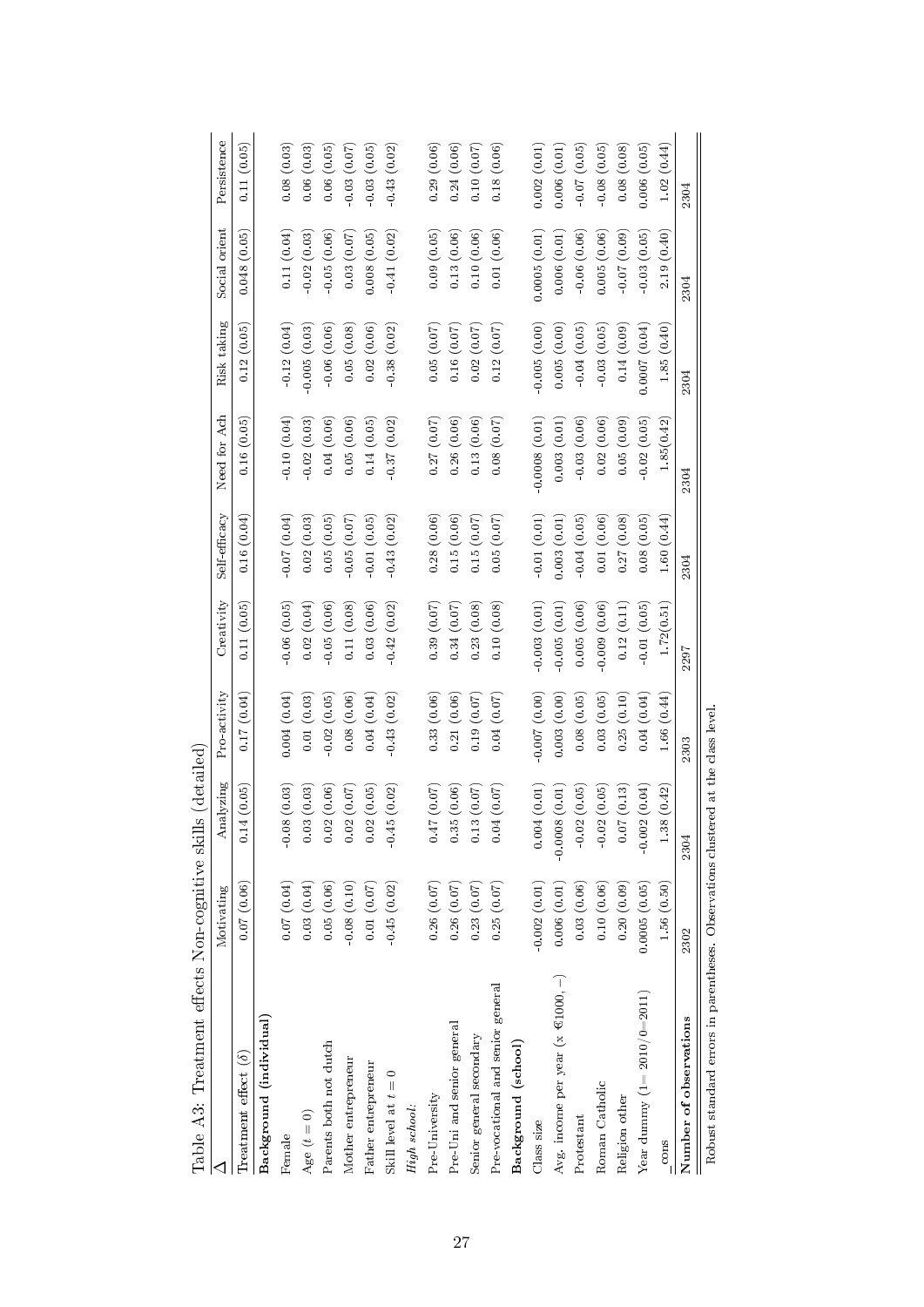| Table A4: Treatment effects Non-cognitive skill                                    |                |                 | s (clustered at school level) |                |               |                 |                |               |               |
|------------------------------------------------------------------------------------|----------------|-----------------|-------------------------------|----------------|---------------|-----------------|----------------|---------------|---------------|
|                                                                                    | Motivating     | Analyzing       | Pro-activity                  | Creativity     | Self-efficacy | Need for Ach    | Risk taking    | Social orient | Persistence   |
| Treatment effect $(\delta)$                                                        | 0.07(0.05)     | 0.14(0.05)      | 0.17(0.05)                    | 0.11(0.05)     | 0.16(0.04)    | 0.16(0.06)      | 0.12(0.05)     | 0.05(0.05)    | 0.11(0.05)    |
| Background (individual)                                                            |                |                 |                               |                |               |                 |                |               |               |
| Female                                                                             | 0.07(0.04)     | $-0.08(0.03)$   | 0.004(0.03)                   | $-0.06(0.04)$  | (60.07)(0.04) | 0.10(0.05)      | $-0.12(0.04)$  | 0.11(0.04)    | 0.08(0.04)    |
| Age $(t=0)$                                                                        | 0.03(0.03)     | 0.03(0.04)      | 0.01(0.03)                    | 0.02(0.04)     | 0.02(0.04)    | 0.02(0.03)      | $-0.005(0.03)$ | 0.02(0.03)    | 0.06(0.03)    |
| Parents both not dutch                                                             | 0.05(0.06)     | 0.02(0.05)      | 0.02(0.05)                    | 0.005(0.07)    | 0.05(0.05)    | 0.04(0.06)      | $-0.06(0.05)$  | 0.05(0.05)    | 0.06(0.05)    |
| Mother entrepreneur                                                                | $-0.08(0.11)$  | 0.02(0.06)      | 0.08(0.06)                    | 0.11(0.07)     | $-0.05(0.07)$ | 0.05(0.07)      | 0.05(0.07)     | 0.03(0.07)    | 0.03(0.07)    |
| Father entrepreneur                                                                | 0.01(0.06)     | 0.02(0.05)      | 0.04(0.05)                    | 0.03(0.05)     | 0.009(0.04)   | 0.14(0.04)      | 0.02(0.06)     | 0.008(0.05)   | 0.03(0.04)    |
| Competency at $t = 0$                                                              | $-0.45(0.02)$  | $-0.45(0.02)$   | $-0.43(0.02)$                 | $-0.42(0.02)$  | $-0.43(0.02)$ | $-0.37(0.02)$   | $-0.38(0.02)$  | $-0.41(0.02)$ | $-0.43(0.02)$ |
| High school:                                                                       |                |                 |                               |                |               |                 |                |               |               |
| Pre-University                                                                     | 0.26(0.08)     | (10.07)         | 0.33(0.06)                    | 0.39(0.06)     | 0.28(0.06)    | 0.27(0.06)      | 0.05(0.07)     | 0.09(0.06)    | 0.29(0.06)    |
| Pre-Uni and senior general                                                         | 0.26(0.07)     | 0.35(0.06)      | 0.21(0.06)                    | 0.34(0.07)     | 0.15(0.06)    | 0.26(0.06)      | 0.16(0.07)     | 0.13(0.05)    | 0.24(0.06)    |
| Senior general secondary                                                           | 0.23(0.08)     | 0.13(0.07)      | 0.19(0.06)                    | 0.23(0.08)     | 0.15(0.08)    | 0.13(0.06)      | 0.02(0.06)     | 0.10(0.05)    | 0.10(0.06)    |
| Pre-vocational and senior general                                                  | 0.25(0.07)     | 0.04(0.08)      | 0.04(0.07)                    | 0.10(0.09)     | 0.05(0.06)    | 0.08(0.07)      | 0.12(0.07)     | 0.01(0.06)    | 0.18(0.07)    |
| Background (school)                                                                |                |                 |                               |                |               |                 |                |               |               |
| Class size                                                                         | $-0.002(0.01)$ | 0.004(0.01)     | (0.007(0.00))                 | 0.003(0.01)    | 0.01(0.01)    | $-0.0008(0.01)$ | 0.005(0.01)    | 0.0005(0.01)  | 0.002(0.01)   |
| Avg. income per year ( $x \in 1000$ , -)                                           | 0.006(0.01)    | $-0.0008(0.00)$ | 0.003(0.00)                   | 0.005(0.01)    | 0.003(0.01)   | 0.003(0.01)     | 0.005(0.00)    | 0.006(0.01)   | 0.006(0.01)   |
| Protestant                                                                         | 0.03(0.06)     | $-0.02(0.05)$   | 0.08(0.05)                    | 0.005(0.05)    | $-0.04(0.06)$ | $-0.03(0.06)$   | $-0.04(0.05)$  | $-0.06(0.05)$ | $-0.07(0.05)$ |
| Roman Catholic                                                                     | 0.10(0.06)     | $-0.02(0.05)$   | 0.03(0.05)                    | 0.009(0.06)    | 0.01(0.06)    | 0.02(0.07)      | $-0.03(0.05)$  | 0.005(0.06)   | $-0.08(0.05)$ |
| Religion other                                                                     | 0.20(0.07)     | 0.07(0.06)      | 0.25(0.05)                    | $0.12\;(0.07)$ | 0.27(0.05)    | 0.05(0.08)      | 0.14(0.08)     | (0.07)(0.07)  | 0.08(0.05)    |
| Year dummy $(1=2010/0=2011)$                                                       | 0.0005(0.05)   | $-0.002(0.04)$  | 0.04(0.04)                    | $-0.01(0.05)$  | 0.08(0.04)    | $-0.02(0.05)$   | 0.0007(0.04)   | $-0.03(0.05)$ | 0.006(0.05)   |
| $\cos$                                                                             | 1.56(0.42)     | 1.38(0.46)      | 1.66(0.45)                    | 1.72(0.48)     | 1.60(0.49)    | 1.85(0.44)      | 1.85(0.42)     | 2.19(0.41)    | 1.02(0.42)    |
| Number of observations                                                             | 2302           | 2304            | 2303                          | 2297           | 2304          | 2304            | 2304           | 2304          | 2304          |
| Robust standard errors in parentheses. Observations clustered at the school level. |                |                 |                               |                |               |                 |                |               |               |

|   | ֠                                                                        |
|---|--------------------------------------------------------------------------|
|   |                                                                          |
|   |                                                                          |
|   |                                                                          |
|   |                                                                          |
|   |                                                                          |
|   |                                                                          |
|   | l                                                                        |
|   |                                                                          |
|   |                                                                          |
|   |                                                                          |
|   |                                                                          |
|   |                                                                          |
|   |                                                                          |
|   | l                                                                        |
|   |                                                                          |
|   |                                                                          |
|   | ֖֧֧֧֧֧֧֧֧֧֪֧֧֧֚֚֚֚֚֚֚֚֚֚֚֚֚֚֚֚֚֚֚֚֚֚֚֚֚֚֚֚֚֚֚֚֚֡֬֝֓֝֓֝֓֓֝֬֝֓֝֬֝֓֝֬֝֬֝֬֝֬ |
|   | l                                                                        |
|   |                                                                          |
|   | l                                                                        |
|   |                                                                          |
|   |                                                                          |
|   | l                                                                        |
|   | l                                                                        |
|   |                                                                          |
|   |                                                                          |
|   |                                                                          |
| Ì |                                                                          |
|   |                                                                          |
|   |                                                                          |
|   | j<br>ׇ֦ׅ֘֝֬                                                              |
|   |                                                                          |
|   | ו<br>ו                                                                   |
|   |                                                                          |
|   |                                                                          |
|   | .<br>.<br>.<br>.<br>.<br>.                                               |
|   |                                                                          |
|   | ֚֚֬                                                                      |
|   | <br> <br>                                                                |
|   | l                                                                        |
|   | ׇ֚֬֓֕֓֡֡<br>l                                                            |
|   |                                                                          |
|   |                                                                          |
|   | ĺ                                                                        |
|   |                                                                          |
|   |                                                                          |
|   |                                                                          |
|   |                                                                          |
|   |                                                                          |
|   |                                                                          |
|   |                                                                          |
|   | $\frac{1}{2}$                                                            |
| I | l<br>í                                                                   |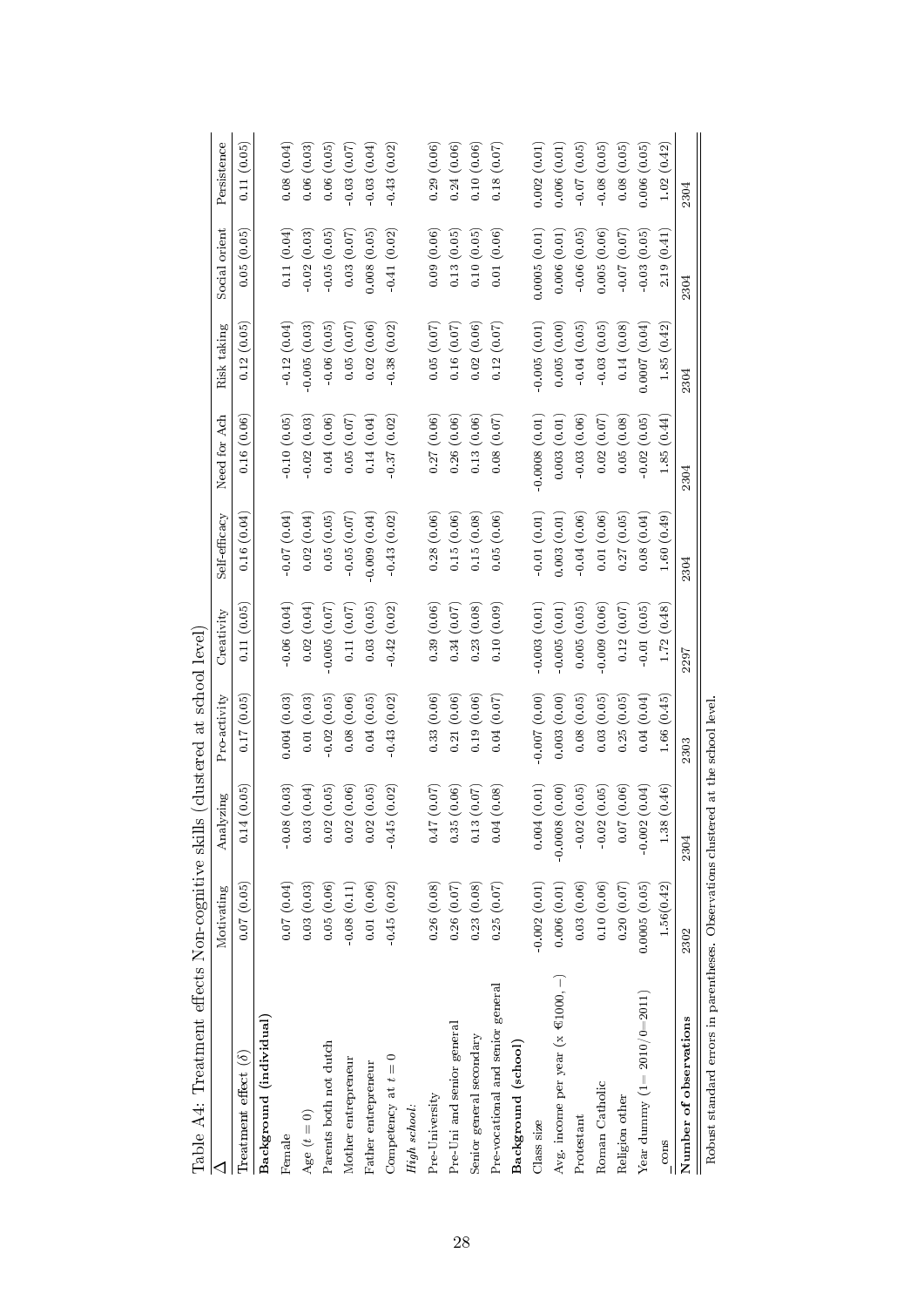|                                                         | Entrepreneurial intentions |               |                                  |
|---------------------------------------------------------|----------------------------|---------------|----------------------------------|
| Δ                                                       | Future job: entrepreneur   | Own Business  | Cognitive entrepreneurial skills |
| Treatment effect $(\delta)$                             | $-0.03(0.02)$              | $-0.14(0.03)$ | 0.01(0.01)                       |
| Background (individual)                                 |                            |               |                                  |
| Female                                                  | $-0.08(0.02)$              | $-0.08(0.02)$ | 0.02(0.01)                       |
| Age $(t=0)$                                             | $-0.02(0.01)$              | $-0.02(0.02)$ | $-0.006(0.01)$                   |
| Parents both not dutch                                  | $-0.03(0.01)$              | $-0.02(0.03)$ | $-0.03(0.01)$                    |
| Mother entrepreneur                                     | 0.05(0.04)                 | 0.10(0.04)    | 0.01(0.01)                       |
| Father entrepreneur                                     | 0.08(0.02)                 | 0.16(0.03)    | $-0.01(0.01)$                    |
| Intention level at $t=0$                                | $-0.58(0.02)$              | $-0.56(0.02)$ |                                  |
| Cognitive skill level at $t=0$                          |                            |               | $-0.72(0.03)$                    |
| High school:                                            |                            |               |                                  |
| Pre-University                                          | 0.09(0.03)                 | 0.06(0.04)    | 0.16(0.01)                       |
| Pre-Uni and senior general                              | 0.05(0.03)                 | 0.08(0.04)    | 0.14(0.01)                       |
| Senior general secondary                                | 0.05(0.03)                 | 0.002(0.04)   | 0.09(0.01)                       |
| Pre-vocational and senior general                       | 0.04(0.03)                 | 0.06(0.03)    | 0.09(0.02)                       |
| Background (school)                                     |                            |               |                                  |
| Class size                                              | $-0.0006(0.00)$            | 0.004(0.00)   | 0.001(0.00)                      |
| Avg. income per year (x $\text{\textsterling}1000, -$ ) | $-0.002(0.00)$             | 0.003(0.00)   | 0.001(0.00)                      |
| Protestant                                              | $-0.007(0.02)$             | $-0.03(0.03)$ | 0.02(0.02)                       |
| Roman Catholic                                          | $-0.03(0.02)$              | $-0.03(0.03)$ | 0.01(0.02)                       |
| Religion other                                          | 0.08(0.04)                 | 0.05(0.05)    | 0.01(0.02)                       |
| Year dummy $(1 = 2010/0 = 2011)$                        | 0.01(0.02)                 | $-0.02(0.03)$ | $-0.006(0.01)$                   |
| cons                                                    | 0.43(0.17)                 | 0.74(0.25)    | 0.50(0.11)                       |
| Number of observations                                  | 2360                       | 2354          | 2190                             |

Table A5: Treatment effects Cognitive skills and intentions (clustered at school level)

Robust standard errors in parentheses. Observations clustered at the school level.